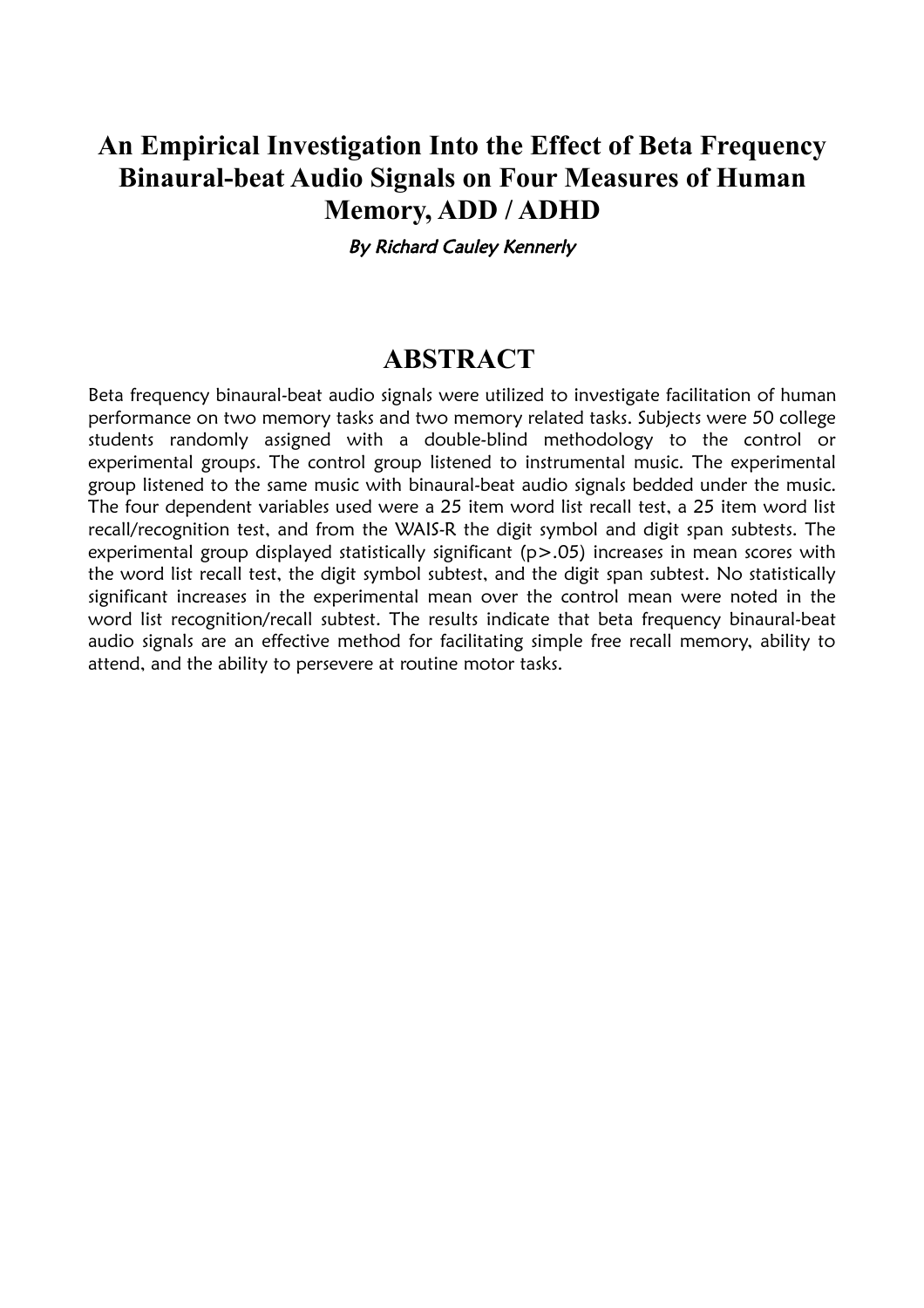## **PREFACE**

This thesis is the culmination of a long personal struggle with the educational system. I have always loved questioning and learning. Yet before graduate school I never enjoyed, or did well in school. I have spent a lifetime on the edge of academic failure where every mediocre grade was a struggle. As a child, adults told me that I was smart and that there was no reason I shouldn't be able to make excellent grades. The unspoken judgement being that I just didn't want to, that there was something wrong with me or worse, that I just didn't try hard enough. I know I frustrated many people, yet I was the most frustrated one of all.

As an adult I worked my way through college, and graduated out of luck and shear persistence. If I failed a class, I took it over until I made the grade I needed. In graduate school I knew I would need a new strategy, since I could no longer take classes over with the new grade replacing the old. I could not afford to work so hard for such mediocre results. I was still very frustrated, and I turned that frustration into a search for answers.

To my joy, I found a combination of dimethylaminoethanol (DMAE), a nutrient found in seafood, and binaural-beat audio signals worked well to offset my learning disabilities.

What had been an academic Sisyphean struggle became a genuine pleasure. The effect was one of personal transformation and excellent grades. I felt as though I had been set free from a life long prison.

The thesis you now hold arises out of my personal success with, and interest in, binauralbeat signals.

This thesis is dedicated to Elisabeth Schumacher, my mother. Without her unfailing love and devotion, none of my life achievements would have been possible. She has believed in me when I didn't believe in myself. She has given me support when I needed it, without regard for herself. She has loved me beyond all reason, and that has sustained me down a long and rocky road.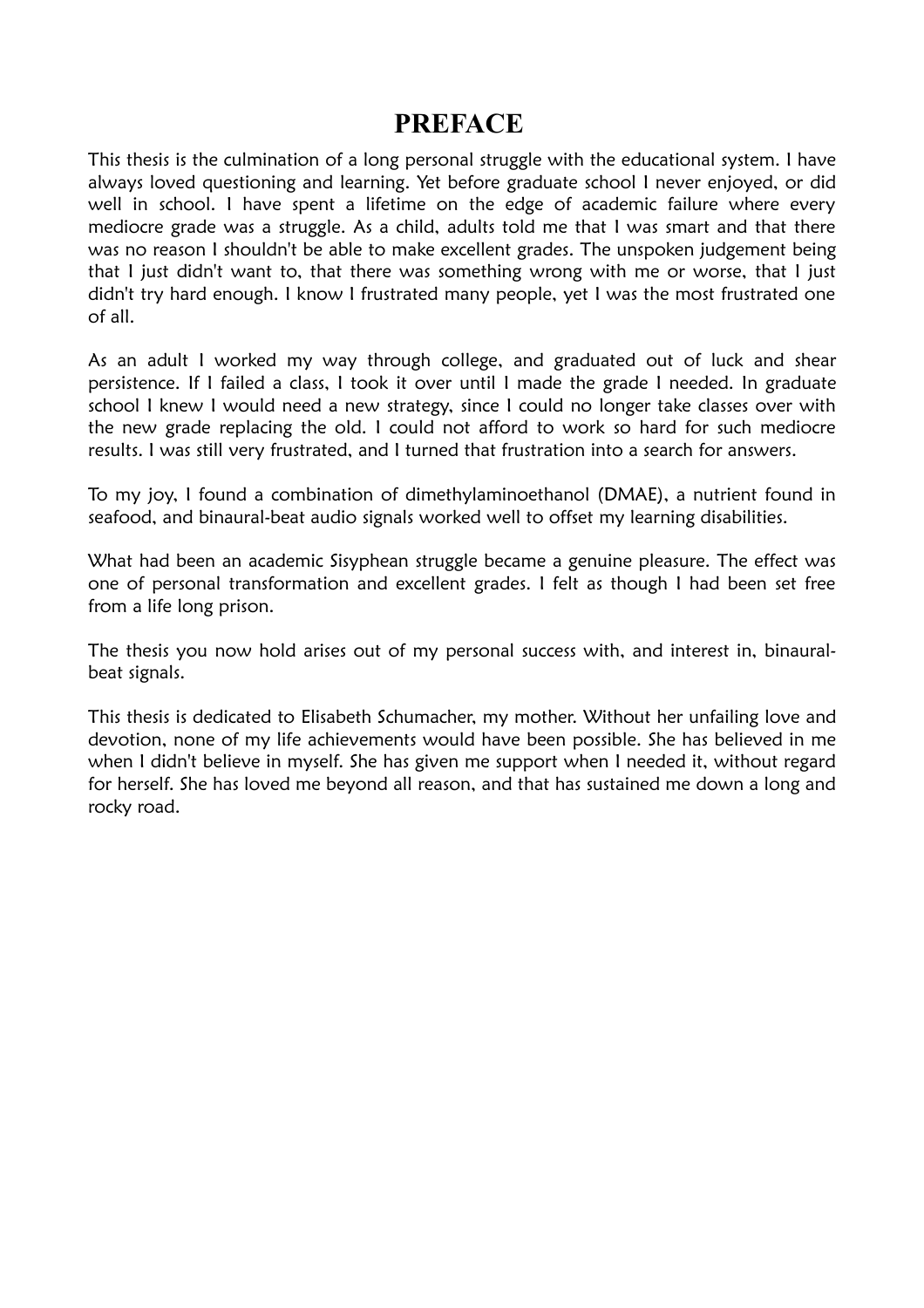# **INTRODUCTION**

This study is an empirical inquiry into the facilitation of human memory with the use of beta frequency binaural-beat audio signals (BBS's) under conditions designed to control for confounding variables. Previous studies have not controlled for confounding variables, preventing any definite conclusions on the extent to which BBS's may facilitate memory.

Were the observed results with BBS's in previous research the result of placebo effects, a confounding variable, or the binaural-beat signals? It is not an answerable question until research is done demonstrating the effectiveness of BBS's in facilitating memory under more controlled conditions.

The hypothesis and experimental design of this study are constructed to be able to answer the question of the effectiveness of BBS's in facilitating memory under controlled conditions. Statistically significant results in this study would support earlier non-empirical research which has found BBS's to be useful in facilitating improved academic performance among mainstream and Attention Defict/Hyperactive Disorder (ADHD) populations. The results of the earlier studies, and more tightly controlled studies with other brain wave training techniques, suggest that beta frequency BBS's should significantly facilitate memory.

## **Hypothesis and Operational Definition of Memory**

There were four hypothesis used in this research, each postulating that in a study controlling for confounding variables the experimental group would display a statistically significant improvement in mean scores over the control group at a .05 or less significance level.

Hypothesis one (H1) postulated a statistically significant higher mean score for the experimental group as measured by a 25 item word list recall test.

Hypothesis two (H2) postulated a statistically significant higher mean score for the experimental group as measured by a 25 item word list recall/recognition test.

Hypothesis three (H3) postulated a statistically significant higher mean score for the experimental group as measured by the WAIS-R digit symbol subtest.

Hypothesis four (H4) postulated a statistically significant higher mean score for the experimental group as measured by the WAIS-R digit span subtest.

The statistically significant improvement in the mean scores of the experimental group over the control group on any of the tests allows one to infer that facilitation of test performance occurred. If there were no confounding variables, this facilitation of test performance can be assumed to be the result of the independent variable.

The free recall word list test and the combined recognition/recall test are the two most memory related tasks out of the four presented and thus the two most relevant to drawing any conclusions about the facilitation of memory. Generally memory can be characterized as "the ability to reproduce or recount information that was experienced at an earlier time" (Domjan & Burkhard, 1982, p. 308).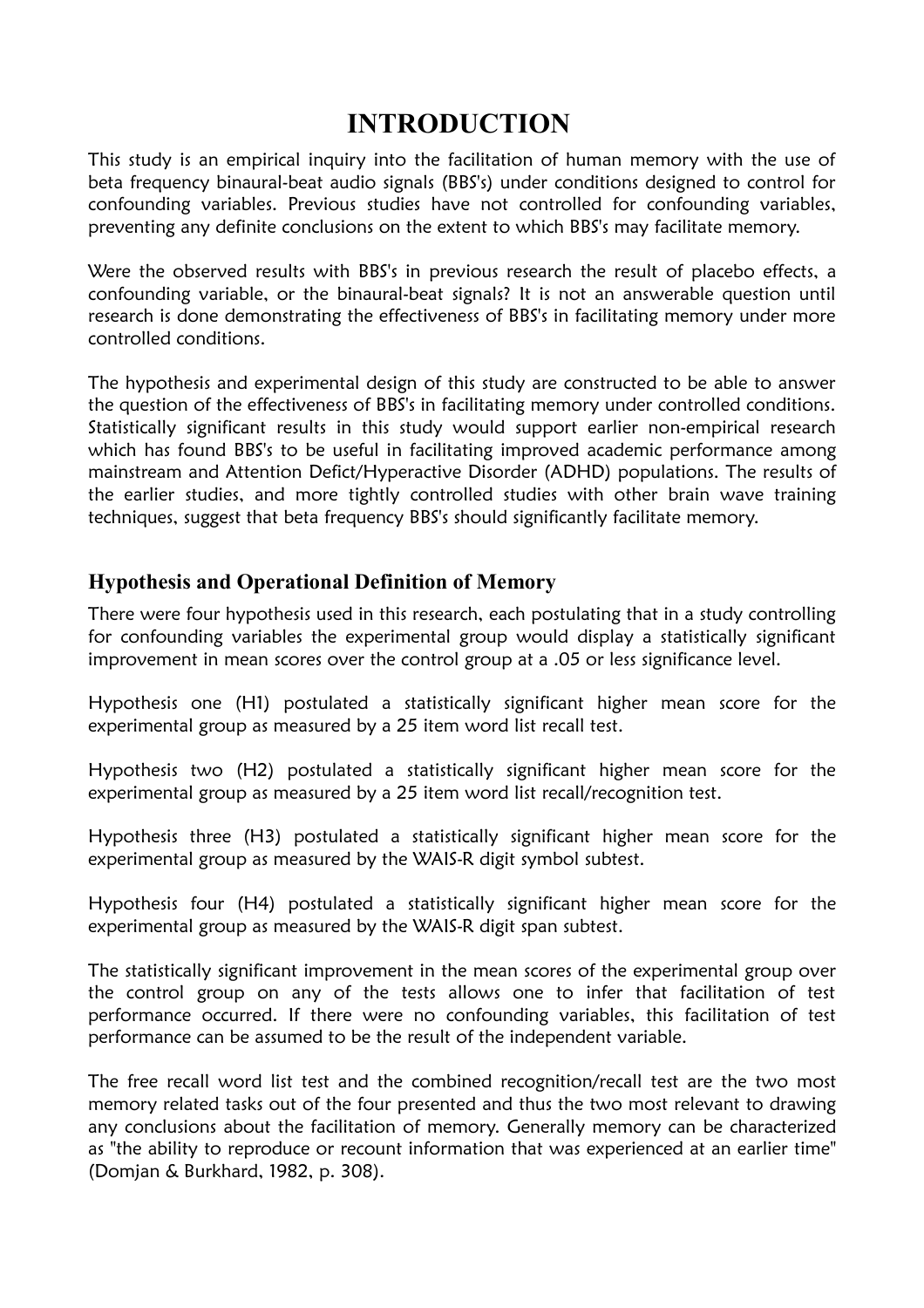For the purposes of this study memory was operationally defined as a subject's ability to reproduce the information presented on a test within the limited time allocated for reproduction of that information.

## **The Four Dependent Variables**

Four tests were administered to each of 50 undergraduates participating in the study to obtain data on the effect of binaural-beat signals on memory. The first test, word list free recall, was a simple free recall memory task given to obtain data on the facilitation of memory with beta-frequency binaural-beat signals.

The second test was a German vocabulary combined recall-recognition test given to obtain data on the facilitation of memory with a more complex associative recognition/recall task.

The third and fourth tests were the digit span and digit symbol subtests of the WAIS-R. These two tests were administered in order to gain clarity on the observations of teachers who have used binaural-beat signals in their classrooms. These teachers have reported increases in grades, student attention, and decreased hyperactivity while using binaural- beat audio signals in their classes (Edrington, 1985). The two WAIS-R subtests were used to determine if binaural-beat audio signals could facilitate the ability to attend and persevere at routine tasks. Facilitation of these two features of cognitive performance may be in part, or in whole, the underlying factors in the facilitation of memory by binaural-beat signals.

## **What Are Binaural-Beat Audio Signals?**

Binaural-beat audio signals are a specific audio entrainment technique for altering a subject's brain waves. Alteration of a subject's brain wave frequency or amplitude produces changes in the subject's performance level on some cognitive tasks (Hutchinson, 1994). Brain-wave training is the utilization of brain-wave altering equipment (usually biofeedback equipment) to produce durable changes in a subject's brain waves (Peniston, & Kulkosky 1989).

Brain-wave training has been found to yield excellent results in the facilitation of human memory, attention span, and relaxation (Hutchinson, 1994). Furthermore, this research has been demonstrating brain-wave training as an effective intervention in impaired levels of functioning due to ADHD, learning disabilities (LD), physical brain trauma, and psychological trauma (Ochs, 1993).

As a specific technique of brain-wave training, BBS's have not been empirically studied to produce statistically significant data on how comparable they are to other forms of brainwave training. Such results would lay a more solid groundwork for clinicians and clinician researchers who are using, or interested in using, binaural-beat brain-wave training.

It is hoped that this study will be one of the first bricks in the laying of a solid research foundation for support of clinicians and organizations interested in applied research and application of binaural-beat brain-wave training.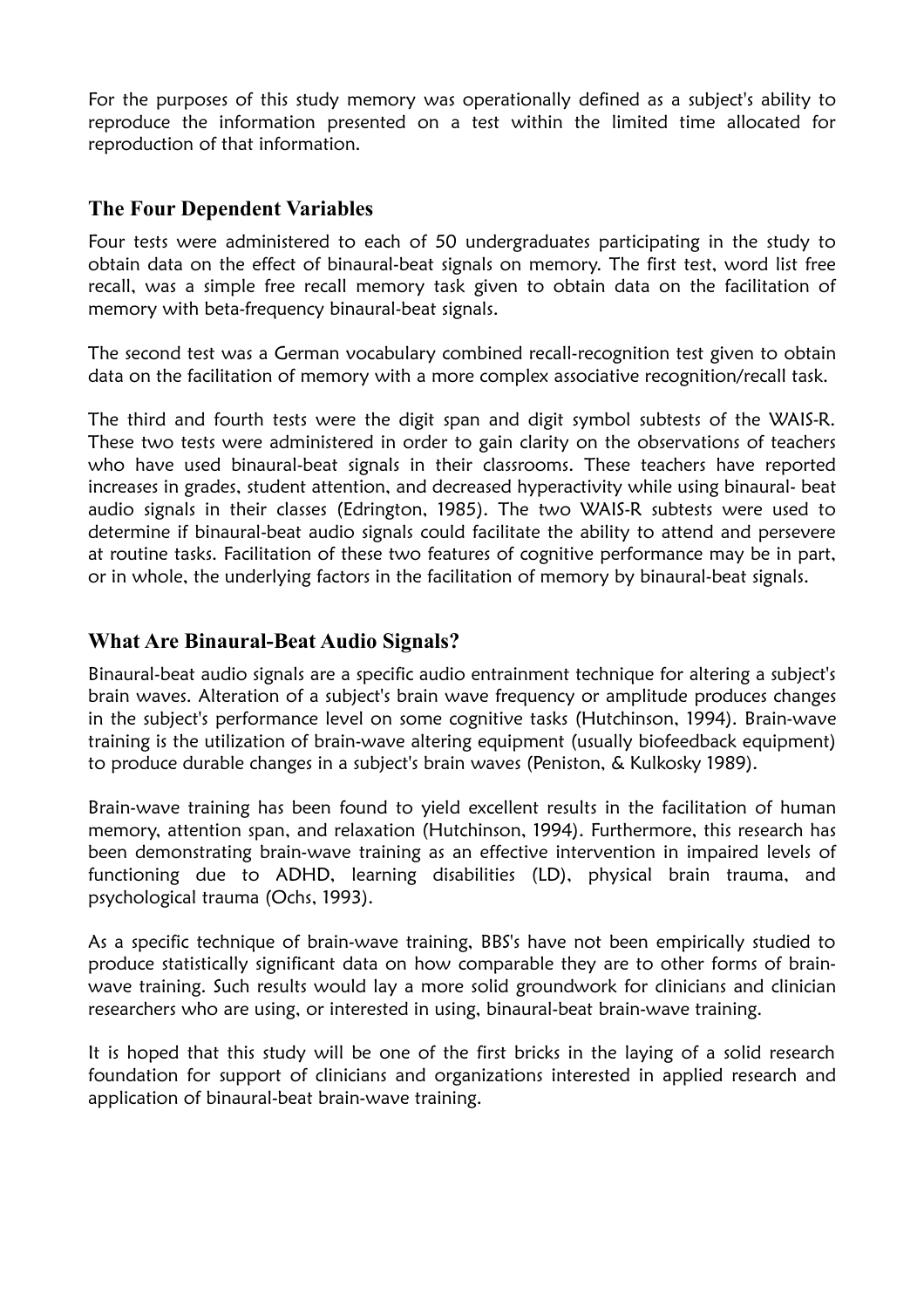# **REVIEW OF RELATED LITERATURE**

There has been a quiet revolution occurring in the study of human cognitive functioning and its associated brain wave activity. Breakthroughs have been occurring whose application may rival the introduction of drug therapies to psychiatry. This new wave of therapies involves non-drug interventions capable of rapidly healing previously resistant pathologies and improving cognitive performance in normal subjects.

These new interventions have arisen out of ongoing research in Electroencephalographic (EEG) feedback. In the sixties, EEG feedback was used primarily to control stress. However the interest of serious researchers waned as EEG biofeedback was embraced in the popular culture as a cure all and was tainted with a somewhat disreputable air by association with the human potential movement. Clinical interest in biofeedback returned with the decline of popular attention to biofeedback and the publication of controlled studies showing the effectiveness of biofeedback in chemical and psychometric tests with up to three years of follow-up (Ochs, 1993).

As new generations of EEG equipment became available, researchers developed an expanding understanding of brain wave patterns. Associations were found between specific patterns of brain wave activity and pathological, normal, and optimal cognitive performance/states.

Utilizing this information, biofeedback researchers have been training subjects who have frequency patterns associated with various disorders to alter their brain wave patterns to match those associated with normally functioning individuals (Hutchinson, 1994). This technique has been found to be a rapid and effective intervention for many severe and resistant pathologies including, "depression, sleep disorders, seizures, chronic fatigue, headaches, mood swings, anxiety" (Hutchison, 1994, p. 361), alcoholism, (Peniston, & Kulkosky, 1989), addiction, attention deficit hyperactive disorder (ADHD), epilepsy, posttraumatic stress, paralysis and cognitive impairment as a result of a stroke or head injury (Ochs,1993).

On the Million Clinical Multiaxial Inventory (MCMI) brain-wave training (BWT) resulted in significant decreases on the "scales labeled schizoid, avoidant, passive-aggressive, schizotypal, borderline, paranoid, anxiety, somatoform, dysthymia, alcohol abuse, psychotic thinking, psychotic depression, and psychotic delusion" when used with vietnam veterans suffering from post-traumatic stress (Peniston, & Kulkosky, 1990, p. 37).

## **Possible Mechanisms Underlying Brain-wave Training**

### **Triggering of Neurotransmitters**

Why should helping individuals retrain their brain wave frequency patterns be so helpful? A suggestion might be found in the work of Patterson and Capel (1983) in Surrey, England. They found that different neurotransmitters were triggered by different frequencies and wave forms. For example, a 10-hertz signal boosts production and turnover rate of serotonin. "Each brain center generates impulses at a specific frequency, based on the predominant neurotransmitters it secretes," says Dr. Capel. "In other words, the brain's internal communications system--its language, if you like--is based on frequency..."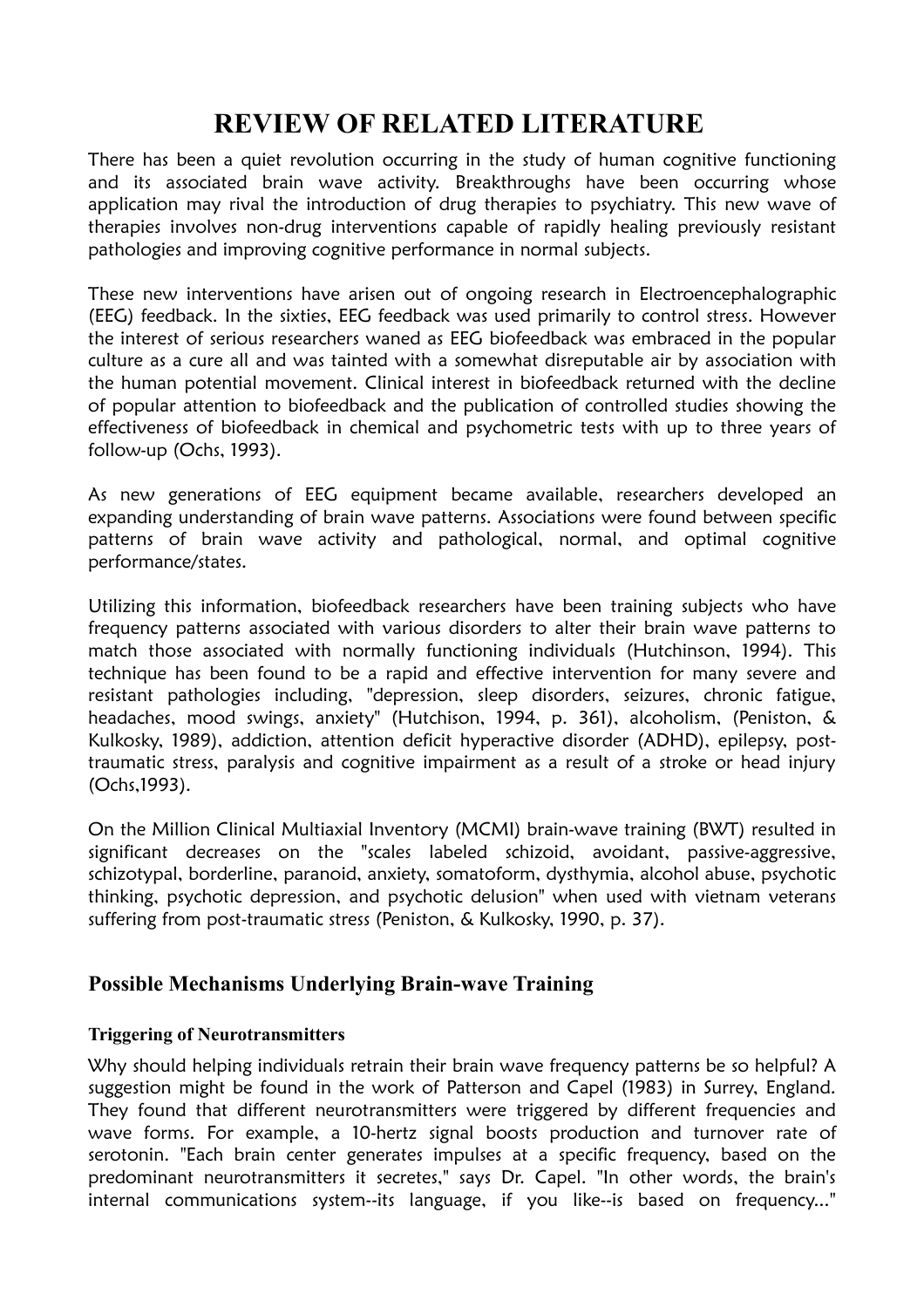(Ostrander & Schroeder, 1991, p. 264).

The implications of Capel's & Patterson's work is that one can alter the brain's neurochemistry, and thereby it's functioning, with modifications of brain wave frequency.

The popular drug Prozac alleviates depression by increasing serotonin levels. The serotonin levels are elevated through the selective chemical inhibition of the brain's serotoninreuptake enzymes (Kramer, 1993). The positive effect of Prozac on a depressed subject's mood and social functioning can be profound, effects which are generated by elevating the subject's serotonin levels.

According to Patterson and Capel, a similar increase in the level of serotonin in the brain could be achieved through the induction of a 10-hertz signal. Could we alleviate depression and other impairments associated with low serotonin levels as effectively with brain wave training as with Prozac? What about other forms of impaired mental functioning for which we have no effective chemical interventions? According to many researchers we can, and the triggering of the release of beneficial neurotransmitters may be why.

#### **Return of the Brain to Pre-Trauma Neurochemical State**

The direct release of desirable neurotransmitters through an increase in amplitude of specific brain wave frequencies might not be the only mode of action for brain-wave training. A somewhat related theory of why helping subjects retrain their EEG patterns could be helpful is postulated by Len Ochs, a California therapist and researcher. Dr. Ochs speculates that the neurochemical response to trauma may become entrained as a permanent state, limiting normal functioning, and that brain-wave training may allow a return to the pre-trauma neurochemical state.

Dr. Ochs postulates that psychological or physical trauma induces such a high level of neurochemical excitement that a seizure may be imminent. In order to protect itself, the brain responds with inhibitory chemicals. One could visualize it as the neurochemical equivalent of curling up in a ball. In a protective stance, the inhibited brain has lost function, just as person curled up in a ball cannot walk or function normally in their protective posture.

Dr. Ochs postulates that these inhibitory chemicals may linger in the brain for an extended period of time (one supposes for lack of activation of the proper janitorial reuptake enzymes) or, that the brain mechanism responsible for the production of the seizure protecting neurotransmiters does not reset itself to the pre-trauma state, creating a new homeostatic state of impaired functioning.

If brain-wave training resets the neurochemistry to its pre-trauma state, such a mechanism would explain why it is helpful, and why it works with pathologies resistant to other interventions.

### **EEG Disentrainment Feedback**

Dr. Ochs created an EEG biofeedback device which operates directly on the subjects EEG patterns through light and sound drivers. Normally in EEG biofeedback a subject must attend to, and attempt to respond to a signal which provides information about their brain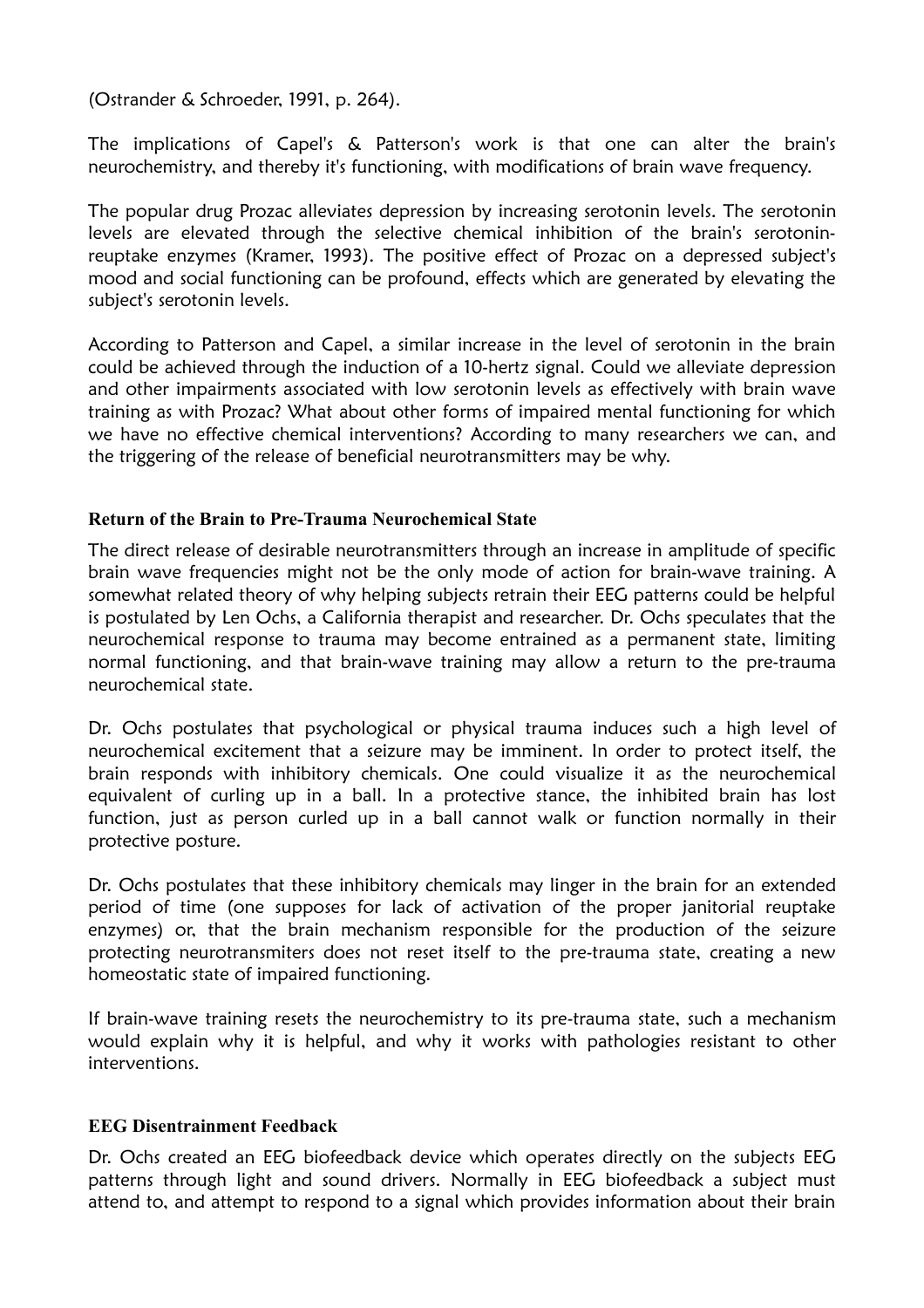wave frequencies.

Unlike traditional EEG biofeedback, in Dr. Ochs' device there is no need for the subject to be consciously in the loop or attempting to do anything. The overall brain waves respond to and match the frequency and amplitude of the signals delivered via strobe glasses and headphones. The audio and visual stimuli in turn are generated by the overall amplitude and frequency of the EEG. A computer monitors both and allows the clinician to intervene and sweep the frequencies upward or downward.

Dr. Ochs calls his form of biofeedback "EEG disentrainment feedback (E.D.F.)" (Ochs, 1993). The equipment is actually entraining the brainwave frequencies, yet he refers to it as disentrainment feedback. The disentrainment is for the hypothesized intervention of disentraining a protection mechanism gone awry, a locked in state of emergency brain functioning.

Ochs has been having remarkable results with victims of both psychological trauma and physical brain trauma. He has successfully treated victims of closed head injury, stroke, posttraumatic stress, depression, and addiction. Many of these patients had conditions which were very resistant to treatment with other interventions.

If Dr. Ochs hypothesis is true, then the EDF and all other brain wave retraining devices either activate the proper inhibitory enzyme reuptake mechanism, or they disrupt the seizure inhibition responses which have taken over as the day to day standard for neurochemical functioning.

In either case, brain-wave training would be helping because it allows the brain to reset itself to its normal unimpaired state of functioning. The brain-wave training would not be directly repairing what is impaired, but would be enabling the brain to heal itself (Ochs,1993).

The observations and speculations of Ochs, Patterson and Capel provide some insight into why such "physical therapy" for the brain may work. They illustrate why we might be as effective using brain wave training to improve some individual elements of functioning, such as memory, as well as working on broad fields of impaired functioning such as depression, head injury, addiction, ADHD, ect..

#### **The Peniston Protocol**

Perhaps the most famous research to date using EEG biofeedback training has been the work of Peniston and Kulkosky for their procedure, the Penniston protocol. Peniston and Kulkosky used alpha-theta brain-wave training to increase the amount and amplitude of the subjects alpha and theta brain waves.

Dr. Eugene Peniston and Dr. Paul Kulkosky randomly assigned alcoholics to a control group which received conventional medical treatment (Minnesota Model (12 Step)), and an experimental group for which the only interventions were fifteen twenty minute sessions of Alpha-Theta brain wave training. They also included in the study a second control group of non-alcoholics. The results sent a shockwave through every segment of the alcohol treatment community aware of the study (Hutchison, 1994).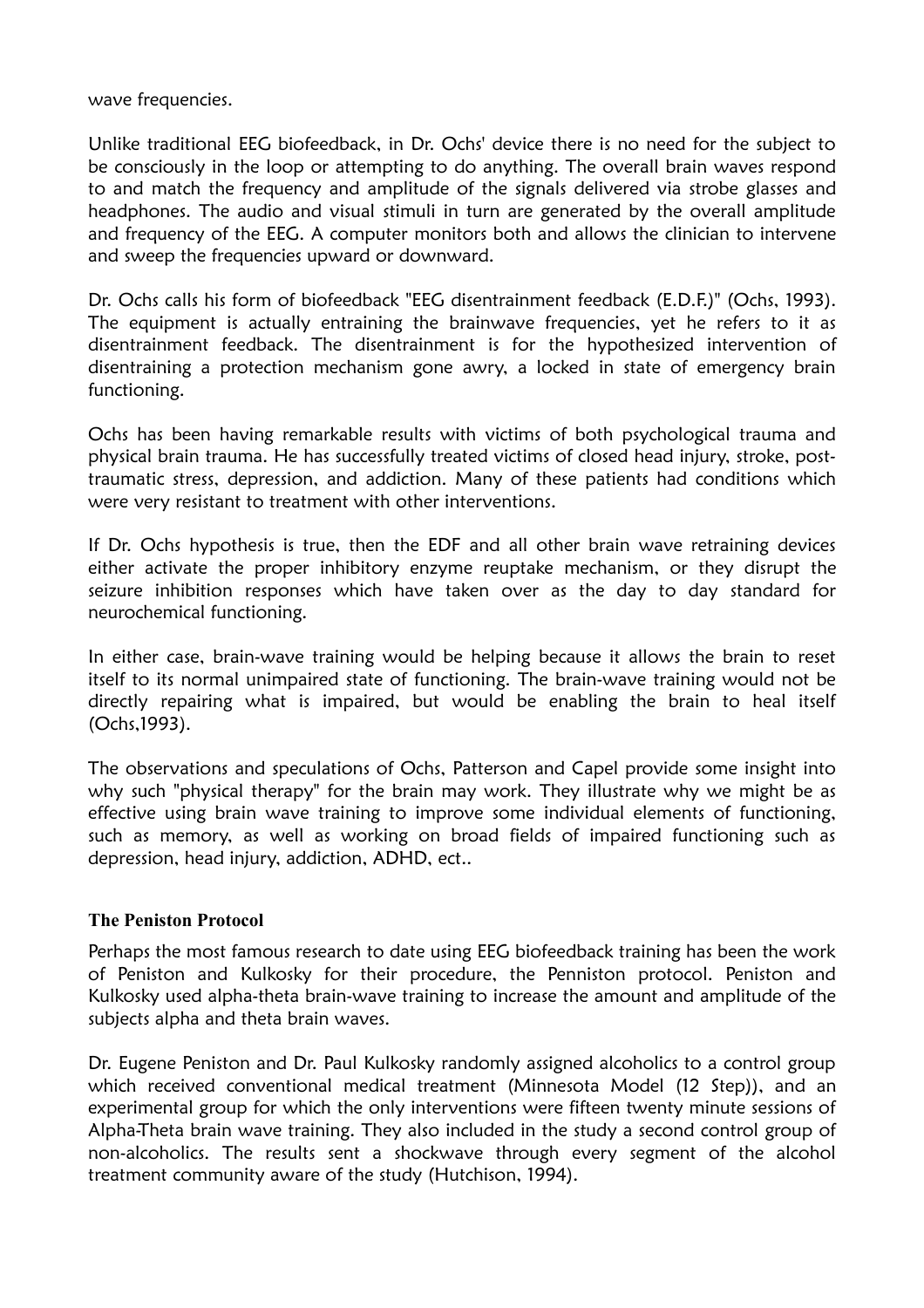The control group, who received traditional medical treatment, demonstrated an 80 percent relapse rate during the thirteen month post treatment follow-up period. The experimental group, who received 15 twenty minute brain- wave training (BWT) sessions (and no other treatment) demonstrated only a 20 percent relapse rate during the same follow-up period. "Depression, as indexed by Becks's Depression Inventory, was significantly reduced to control (nonalcoholic) level after BWT" (Peniston, & Kulkosky, 1989, p. 276). The alcoholic control group did not demonstrate any significant change in depression as measured by Beck's Depression Inventory.

#### **Lack of Success with Standard Medical Treatment**

Only a twenty percent success rate with traditional intervention techniques in the Peniston & Kulkosky study is not an unusual finding on the effectiveness of currently available alcohol treatment.

At the Washington University Department of Psychiatry, John Helzer and colleagues concluded in their study that "Less than 10 percent of those treated specifically for alcoholism survived and were not drinking alcoholically five to eight years after receiving treatment" (Peele, 1989, p. 78).

In a study of the Minnesota Model at Cambridge following up 100 patients across eight years, researchers concluded "there is compelling evidence that the results of our treatment were no better than the natural history of the disease" (Peele, 1989, p. 74).

Peniston and Kulkosky also note that "major outcome studies that have used specific therapeutic interventions such as controlled drinking, abstinence, compulsory AA attendance, and an active follow-up program yielded results after 2 and 8 years that were no better than those of the natural history of the disorder" (Peniston, & Kulkosky, 1989, p. 271).

#### **Advantage of Brain-wave training Over Standard Medical Treatment**

If alcoholism does involve impaired brain function, then the above statistics and results would not be surprising. The subjects who received the traditional medical treatment are fighting against there own physiology, whereas those who are receiving the alpha-theta brain-wave training are not.

Beta-endorphine has been linked to internal control mechanisms for eating and ethanol consumption (Peniston, & Kulkosky, 1989). Based upon an existing literature, Peniston and Kulkosky observe, "If Beta-endorphin is elevated in alcoholics, a return to consumption of ethanol calories would be inevitable" (Peniston, & Kulkosky, 1989, p. 276).

Peniston and Kulkosky did find significantly elevated levels of beta-endorphine in the group who received traditional medical treatment. They did not find elevated levels of betaendorphine in the group who received the brain-wave training.

Just as a painter with no arms must struggle to overcome the limitations of his physiology to pursue what he wants to do, so might an alcoholic need to struggle against his physiology to pursue his own choices for his life. Within the traditional model of treatment, a basic physiological impediment is not being addressed. According to the findings of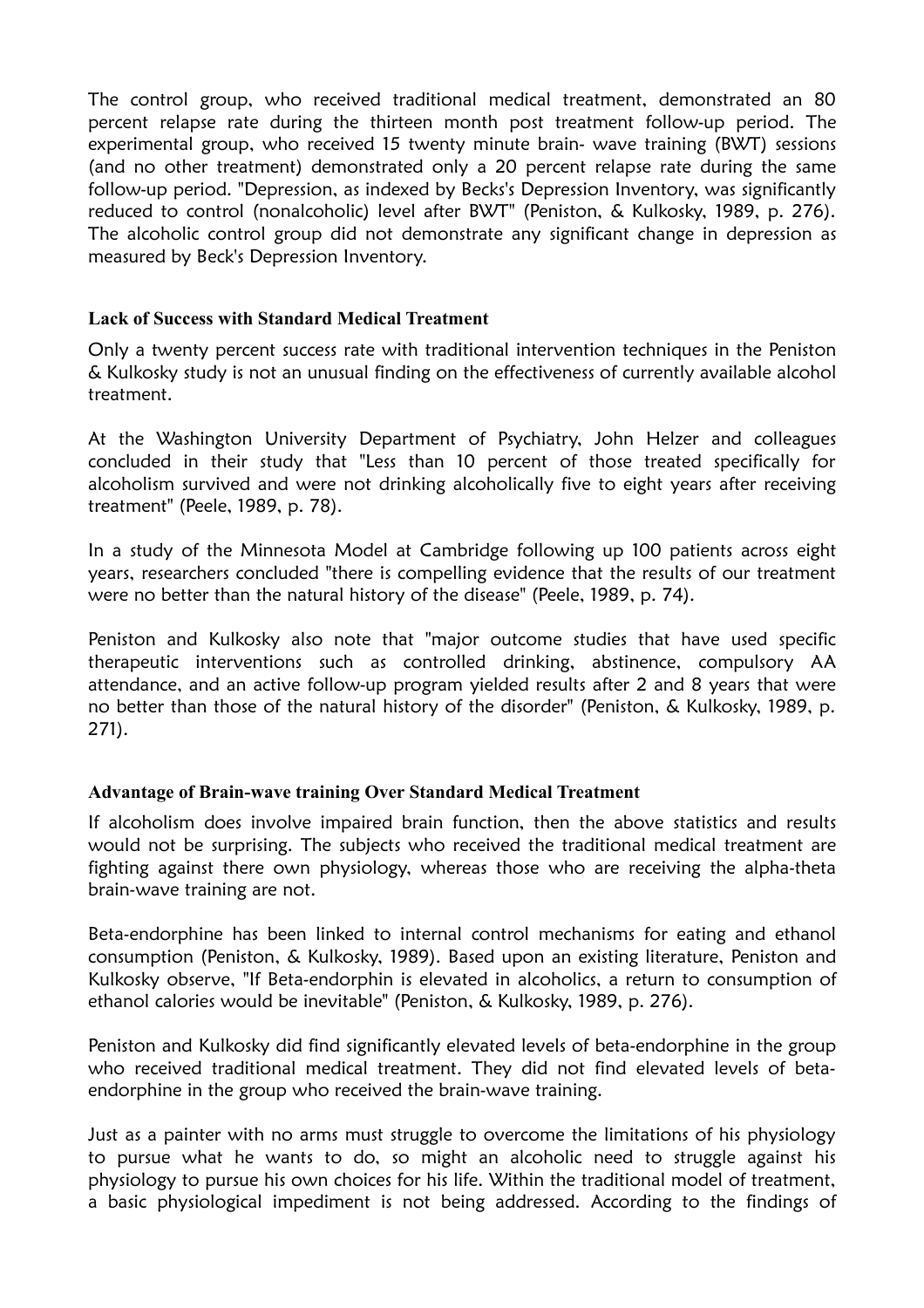Peniston & Kulkosky, that basic physiological impediment is being addressed with brainwave training; a physiological impediment addressed not with drug therapy, but with a non-invasive technique which allows elevated brain chemistry to return to normal values. This is a technique which in essence allows the brain to heal itself.

The implications of the Penniston protocol are not just for the alcoholic, but also for any victim of the class of impaired brain functioning Dr. Ochs discusses. Under his model anyone with impaired neurochemistry (such as elevated beta-endorphine) would receive the same benefit of normalized brain chemistry after the brain-wave training.

#### **EEG Beta Brain-wave training**

While the Peniston protocol focuses on Alpha and Theta brain-wave training, other researchers have been looking into the benefits of using brain-wave training for beta frequencies. Beta training is another brain-wave training technique which trains the subjects to increase the amplitude and frequency of their mid-range beta frequencies. Beta training has been found to be an effective tool for treating ADHD and dyslexia (Hutchison, 1994, p. 360) and would seem to be significant particularly in the area of education.

In a controlled study, (Dr. Siegried) Othmer has found that this beta training produces average IQ increases of 23 percent. In cases where the starting IQ value was lower than 100, the average IQ increase was 33 points. Othmer has also found dramatic improvements in visual retention and auditory memory, and the subjects showed major gains in reading and arithmetic. In a one-year follow-up study, the trainees showed major improvements in self-esteem and concentration and significant improvements in such areas as handwriting, school grades, sleep, irritability, organization, hyperactivity, verbal expression, and headaches...Amazingly the improvements seem to be permanent. (Hutchison, 1994, p. 360- 361).

These results warrant further research and beckon for educational application. How many special education classes and special education students could benefit from significant improvements in levels of hyperactivity, irritability, organization, and self-esteem? How many mainstream classes and students would appreciate and benefit from increased auditory memory and visual retention, IQ gains of 23 percent and improvements in verbal expression, reading and arithmetic? Pursuit of beta brain-wave training is clearly warranted for its potential to help students and teachers alike in achieving the goals of quality education.

#### **Barriers of Cost to EEG Brainwave Training**

As a tool to facilitate education, Beta training would seem to hold the same promise as alpha-theta training does for alcoholism. Indeed considering the proliferation of destructive drug use among current student populations, alpha-theta training might also be of significant interest in an educational setting. Unfortunately, in an educational environment financial resources limit making available EEG biofeedback brain-wave training to those who could benefit from it.

A major limitation in the application of EEG biofeedback training has been the cost of the equipment and the limited context under which it can be used. It is hard to imagine a classroom where all twenty students are seated with electrodes on their heads and a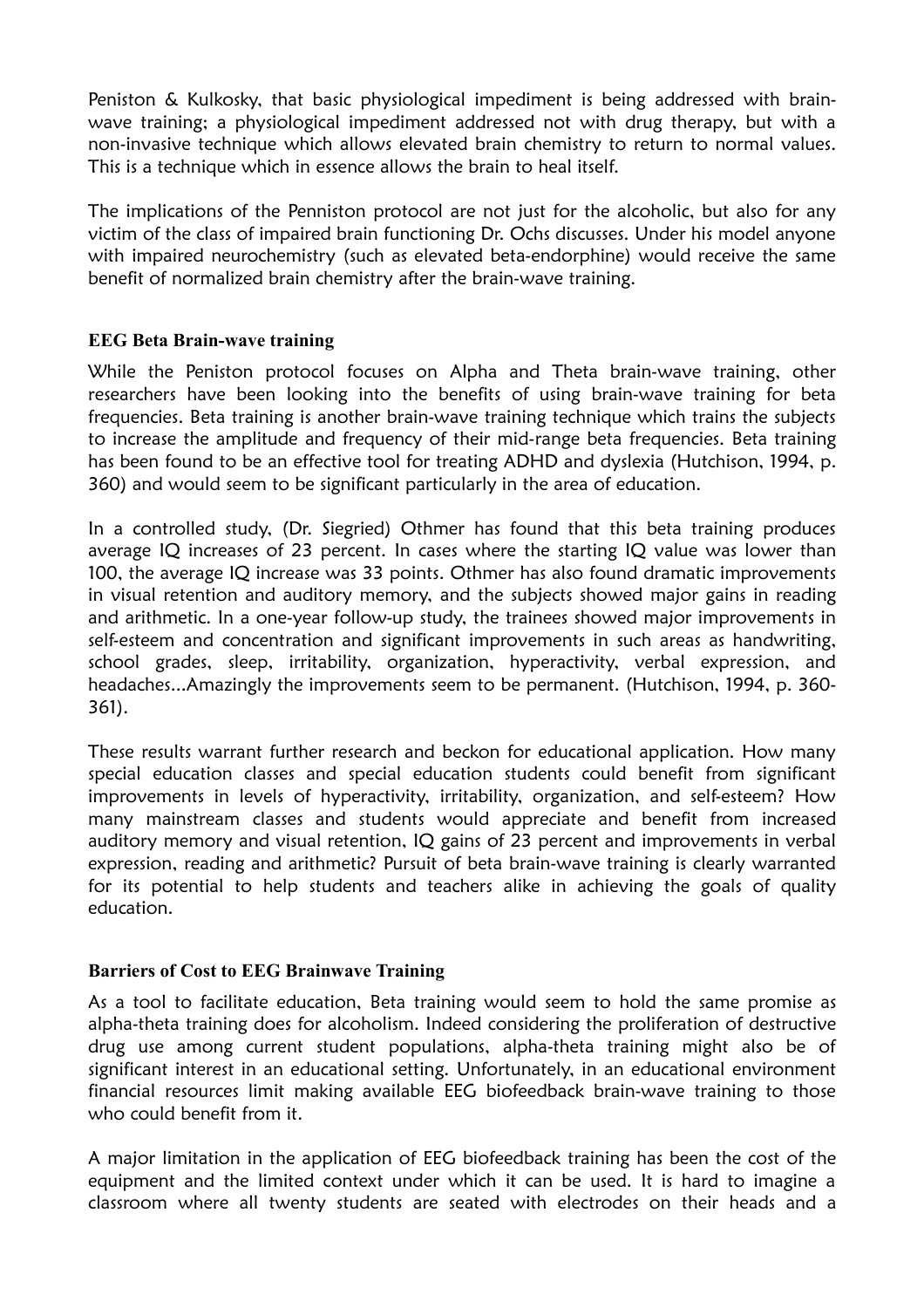biofeedback therapist attending to each of them. Even as a lab where the students may go for one period a day, the cost would be prohibitive. The EEG biofeedback equipment can cost between \$4,000 and \$20,000 (Hutchison, 1994) per machine. Furthermore, EEG biofeedback requires the one on one attention of highly trained personnel. Cost for the therapists and equipment precludes EEG biofeedback training from practical use for most educational settings.

#### **Alternatives to EEG Biofeedback Training**

Fortunately, EEG biofeedback training is not the only way to accomplish the EEG training. Audio and visual driving of brain wave frequencies without a feedback loop has been found to be an effective method of performing the same brain-wave training. Currently available to the public for prices ranging from \$99 to \$350 (Tools for Exploration Vol. V, No. 2 Summer/Fall 1994), are Light and Sound (LS) machines.

These devices use audio and photic driving to alter the users brain waves to the desired frequency and amplitude patterns. Dr. Ochs EEG biofeedback device uses an LS machine as the part of the equipment which drives the alterations in brain-wave frequencies. His device becomes a form of EEG BWT because of the feedback loop through the computer and EEG machine.

An LS machine consist of set of headphones, blackout glasses with small lights placed over each eye, and a small computer. The computer controls the strobe frequency of the lights, matching them with the frequency of auditory monaural and binaural beats. The LS machines are not only cheaper to purchase than EEG BWT training equipment, but are also cheaper to operate. Unlike EEG biofeedback BWT training they do not require the one on one attention of highly trained personnel (Hutchison, 1994).

#### **Comparable Results with Light and Sound Brain-wave Training and EEG Brain-wave Training**

Russell, and Carter, have been using LS brain-wave training with learning disabled (LD), and ADHD children for beta brain-wave training (Russell & Carter, 1990). The purpose of the LS beta training is to increase the amplitude and frequency of beta brain wave activity in the frontal lobes. ADHD has been found to be "linked to abnormally slow brain-wave activity in specific parts of the brain, including the premotor cortex and the superior prefrontal cortex, which are used when people pay attention, or keep still" (Hutchison, 1994, p. 358).

A significant difference in the verbal and performance subtests of the Weschler Intelligence Scale for Children is a diagnostic indicator of possible organicity, ADHD or learning disability (Aiken, 1988). What Dr. Russell and Dr. Howard noted in their LD or ADHD subjects was that whichever subtest was suppressed in the pre-test was significantly raised in the post-test (after the Beta training).

Groups that began with low verbal IQ scores had pronounced gains in verbal IQ, spelling, and arithmetic. Groups that began with high verbal but low performance IQ showed significant gains in non-verbal IQ, reading, spelling and memory...they concluded that the degree of significant improvement in functioning is related to the number of treatment sessions. (Hutchison, 1994, p. 362)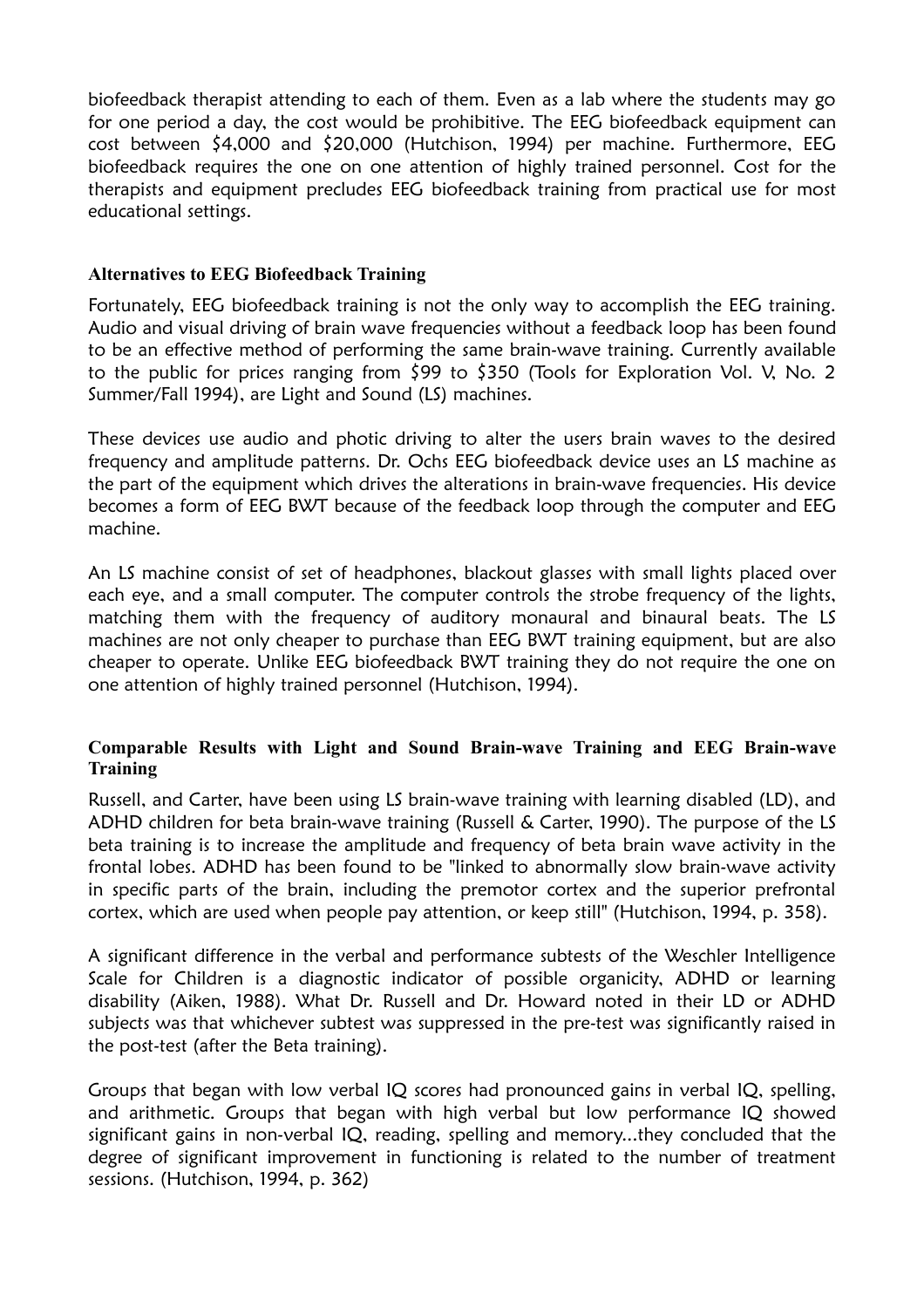It can be seen that this intervention is normalizing the spread of the WISC subtest scores and apparently following Dr. Ochs hypothesis. The brain-wave training is permitting an individual with impaired functioning to be normalized and enter a state of unimpaired functioning on measures normally associated with organicity.

Russell and Carter suggest that use of LS devices and EEG training "may stimulate either the successful establishing of new neural pathways in the brain or re- establishing of old pathways that have been disrupted" (Hutchison, 1994, p. 363).

The re-establishment of old disrupted neural pathways sounds in essence the same as the primary mode of action for brain wave training hypothesized by Ochs. But if beta, and perhaps all brain-wave training, is doing more than just re-establishing old pathways (if it is actually creating new neural pathways as Russell and Carter suggest) then might it also be of value to expand normal mental capacities?

In the study of ADHD children conducted by Russell and Carter, significant increases in IQ scores were noted as the result of beta training raising the depressed subtest on the WISC. Othmer also found in his beta training biofeedback that ADHD subjects IQ scores rose significantly. These were both populations with impaired functioning whose rise in IQ scores can be viewed as the probable result of gaining an unimpaired level of functioning where before there had been an impaired level of functioning.

But if beta, and perhaps all brain wave training, is actually creating new neural pathways as a secondary mode of action, and if, as a tertiary mode of action, is stimulating the production of beneficial neurotransmitters as suggested by the work of Dr. Meg Patterson and Dr. Ifor Capel, then it would be reasonable to assume that brain-wave training might actually increase the level of functioning of an unimpaired subject.

#### **Cranial Electrical Stimulation**

Research suggestive of just such a hypothesis may be found in the investigation of cranial electrical stimulation (CES). CES is a technique which introduces the desirable frequencies by low level electrical currents applied to the cranium. The medical college at the University of Wisconsin conducted a study on a commercially available CES device, the BT-5. The purpose of the study was to determine if the BT-5 would reduce student anxiety during final exams. The unexpected results were increases in IQ by twenty to thirty points and a conclusion by the researchers that the "BT-5 (CES) stimulation appears to enhance neural efficiency..." (Ostrander & Schroeder, 1991, pp. 265-266).

As with the other forms of brain wave training, CES has a history of research showing significant improvements in individuals with an impaired level of functioning. Like the Peniston protocol, CES brain wave training has had profound beneficial effects on the impaired mental and social functioning of alcoholics and addicts. CES has enabled some addicts and alcoholics to go cold turkey without any withdrawal symptoms, apparently through the stimulation of the production of beneficial endorphins (Ostrander & Schroeder, 1991). CES brain wave training has been found to be effective in the treatment of impaired short term memory in alcoholics. With severe alcoholism, it can take as long as eight years of total abstinence before short term memory returns to its unimpaired level of functioning. With CES brain wave training, it can take as little as five days (Ostrander & Schroeder, 1991).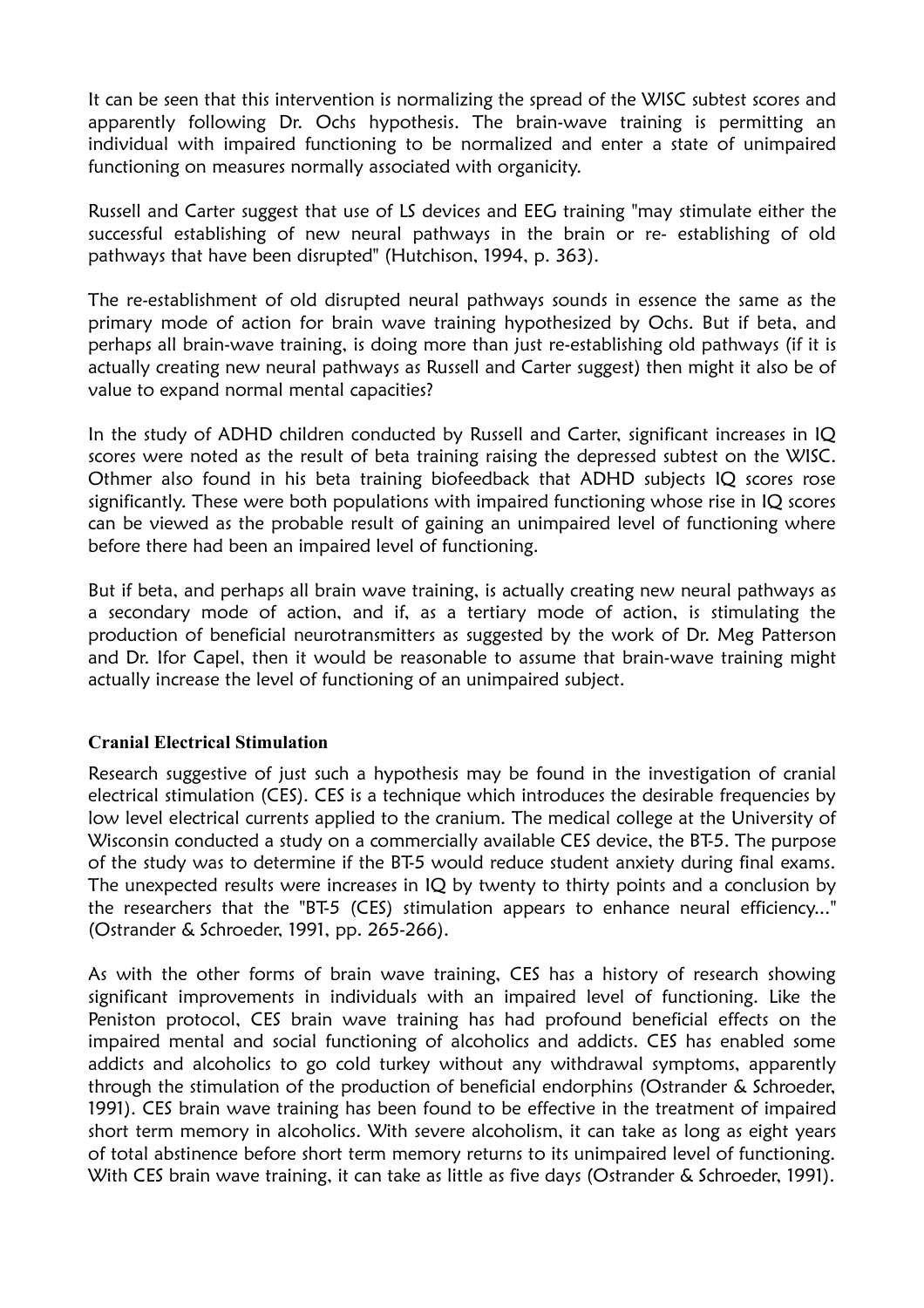If neural efficiency is increased, if new neural pathways can be created and if an impaired state of homeostatic functioning can be reset to a fully functional one, then all of these technologies and interventions represent a staggering opportunity to improve the opportunities and quality of life for broad populations of individuals through brain-wave training.

The results that Russell and Carter have obtained with a form of beta brain-wave training which does not involve EEG biofeedback is apparently of the same calibre as Othmer has received with beta brain-wave training involving EEG biofeedback. The demonstrated effectiveness of both approaches validates that one does not need the EEG feedback loop for the brain-wave training to be effective.

This demonstration of comparable results means that the significant potential of brain-wave training does not have to be limited by the fiscal constraints of EEG biofeedback brain-wave training. Despite the lowered cost of the LS brain-wave training devices verses the EEG biofeedback equipment, the LS machines are expensive enough that in an educational setting access may be a significant problem.

There is one other more cost effective method of conducting brain-wave training: binauralbeat audio signals. In the LS machines, the brain waves are altered through the use of light and sound drivers. In binaural-beat audio signal brain-wave training, only sound driving is used to alter brain waves.

Binaural-beat audio signals are the final technology we will discuss and the technology under investigation in this study.

#### **Binaural-Beat Audio Signals**

Binaural-beat signals utilize a powerful form of audio driving to alter brain- wave frequencies. In specific forms of intervention, frequencies could be presented to individuals for brain-ave training in essentially the same manner as LS brain wave training.

Binaural-beats signals (BBS's) were first observed by the German scientist H.W. Dove in 1839. In its simplest form BBS's consist of two pure tones of different pitch being presented to each ear. Before the advent of electronic occilators, researchers used tuning forks to produce the tones. Heard in the open air (monaural beats), the sound will wax and wane due to wave interference. A subject can hear these monaural beats with just one ear if need be. Binaural beats occur when the tones are presented separately to each ear. The sound no longer waxes and wanes in the room, but is heard inside the subject's head as a tone synthesized by the brain which does not exist outside of the subject's head (Oster, 1973).

The brain synthesizes the two sounds into a single experienced tone which seems to originate from the center of the subjects head. The synthesizing of the two tones into one experienced tone produces a phenomena known as hemispheric synchronization, where the electrical activity of the two hemispheres of the brain unite into a single synchronous pattern with an overall frequency at the frequency of the difference between the two original tones. If the difference between the two tones matches a particular brain wave state, such as 4-8 Hz (Theta), then the overall brain activity will tend to match that frequency, and hence enter that brain wave state. This phenomena is referred to as the Frequency-Following Response (FFR) and is a powerful form of brai-wnave entrainment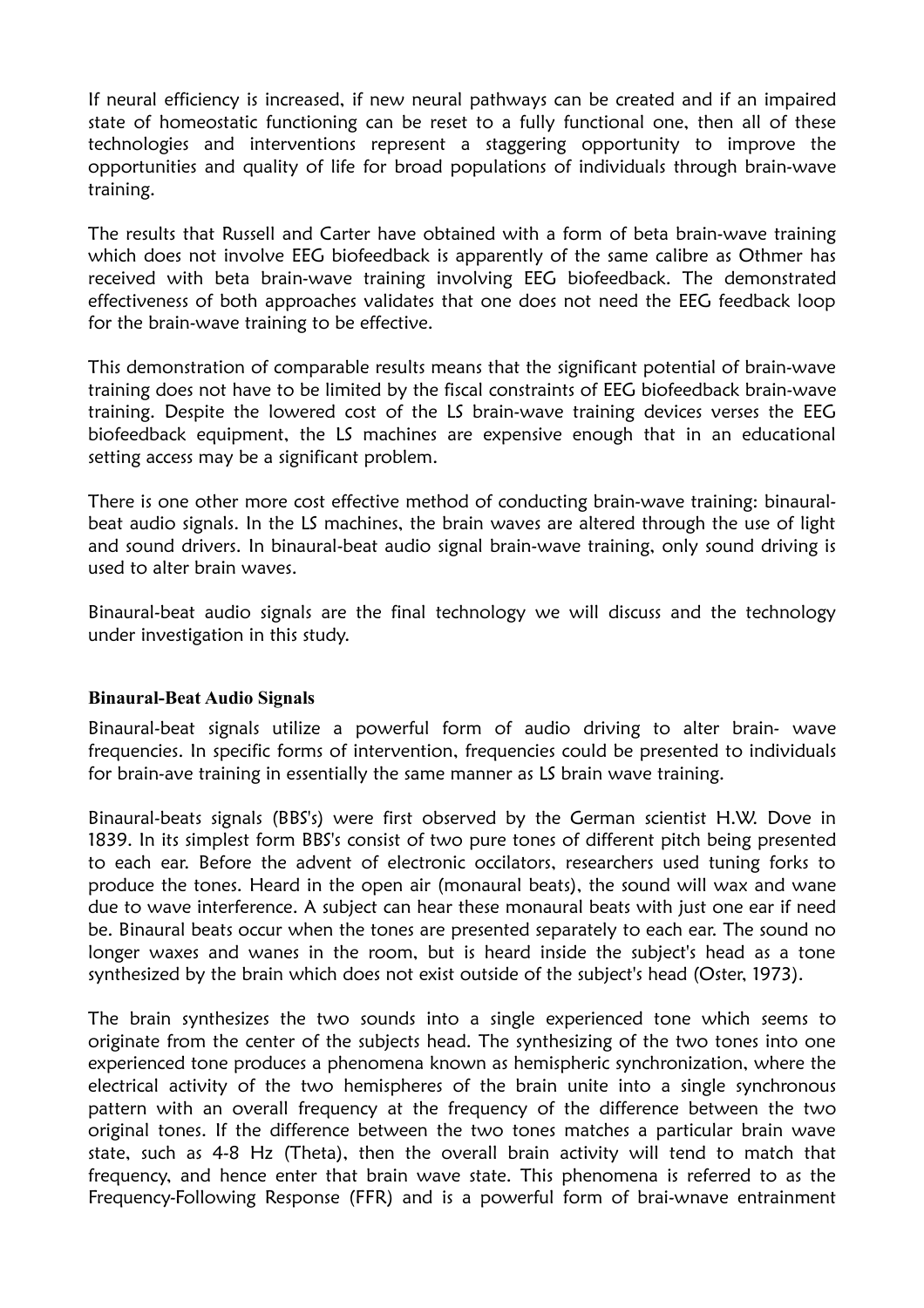(Edrington, & Allen, 1985). The FFR can easily take a subject into Beta, Alpha, Theta, or Delta brain wave states and help them maintain those states.

By using only audio stimulation for brain wave training, the financial access to the benefits of brain-wave training is improved. Equipment is reduced to a simple tape and personal stereo tape player. In the classroom, access is improved by use of open air speakers which prevents the subjects from having to wear any equipment at all and thus does not interfere with the normal structure of a class (Edrington, 1985). But are BBS's as effective as other means of brain-wave training? In an educational setting, if one did want to facilitate memory and learning, how effective would BBS's be?

Existing research has shown that teachers who have used BBS's in their classrooms have reported a decrease in student distractibility and an increase in academic performance (Owens, 1984). A study conducted with an introductory psychology class found significantly higher scores in the experimental group on five out of six tests (Edrington 1983). A study conducted at a government training center found an increase in scores by 30% for Morse code students (Waldkoetter, 1982a) and 75% on mental-motor skills (Waldkoetter, 1982b) using BBS's in addition to standard teaching procedures. The US Army has also reported positive results in using BBS's, in this case to improve acquisition of a second language (Pawelek, & Larson). Such findings would seem to indicate that in these settings the BBS's are an effective and worthwhile intervention for improving a student's educational level functioning.

## **Variables in This Study**

The Independent variable was the presence of BBS's on the instrumental music tape the experimental group listens to; and the absence of the BBS's on the same instrumental music tape heard by the control group.

Four dependent variables were used to obtain more data on the types of memory facilitated by BBS's. These dependent variables were tests administered to 50 undergraduate students of West Georgia College. The students were randomly assigned with a doubleblind methodology to the experimental or control groups. Each student listened to a tape of music (Independent Variable) while being administered a free recall word list test, a novel word recognition/recall test, and two subtests of the WAIS-R (the digit symbol, and digit span). The four tests administered were the Dependent Variables measuring an effect of the Independent Variable on memory.

For the purposes of this study, memory will be defined as "the ability to reproduce or recount information that was experienced at an earlier time" (Domjan, M., & Burkhard, B., 1982, p. 308). Operationally, memory will be defined by the subject's ability to reproduce on each of four subtests the information that was presented to them. The more information a subject is able to reproduce, the higher the subject's score on that test, and the more "memory" that will be considered to have been recorded.

Based upon the existing research, I hypothesized that the experimental group would display a statistically significant improvement in recall over the control group. I made this hypothesis on the basis of the success of previous less rigorous studies on BBS's and on the basis of the success of other forms of beta brain-wave training in the facilitation of human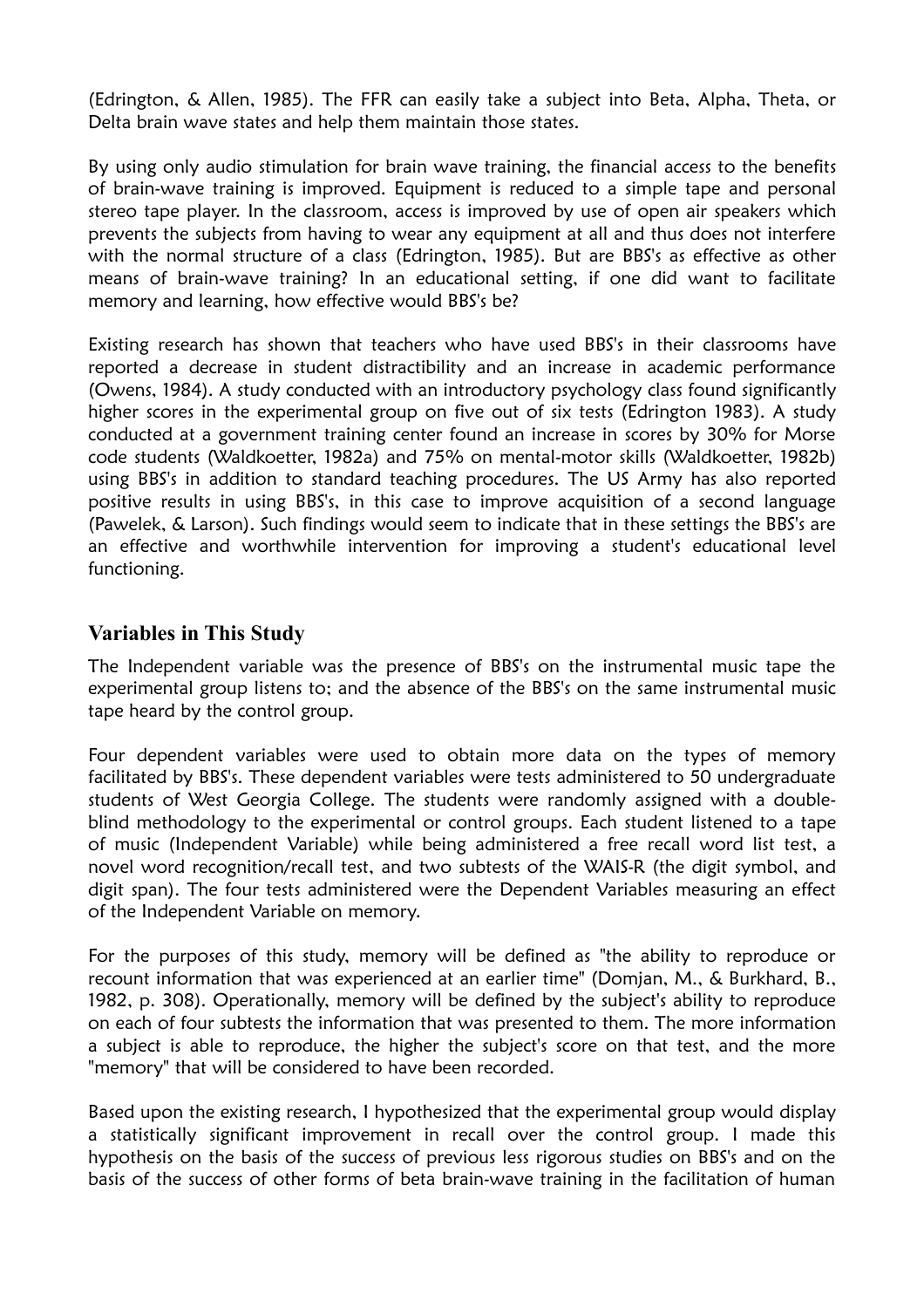memory and learning.

## **Purpose and Rationale of This Study**

None of the previous research on BBS's have provided adequate controls for other variables, which might account for the improvement in performance on memory and learning tasks. Improvements in memory have been demonstrated with proper controls with other forms of brain-wave training, but this data is lacking for binaural-beat signals. This study is a step toward filling in that gap.

Were the observed results with binaural-beat signals in previous research the result of placebo effects, a confounding variable or the binaural-beat signals? If the BBS's do facilitate memory, do they also facilitate an increased ability to attend as reported by Edrington?

This study is an attempt to demonstrate, in a repeatable manner, the facilitation of memory with the use of BBS's under conditions which attempt to control for confounding variables.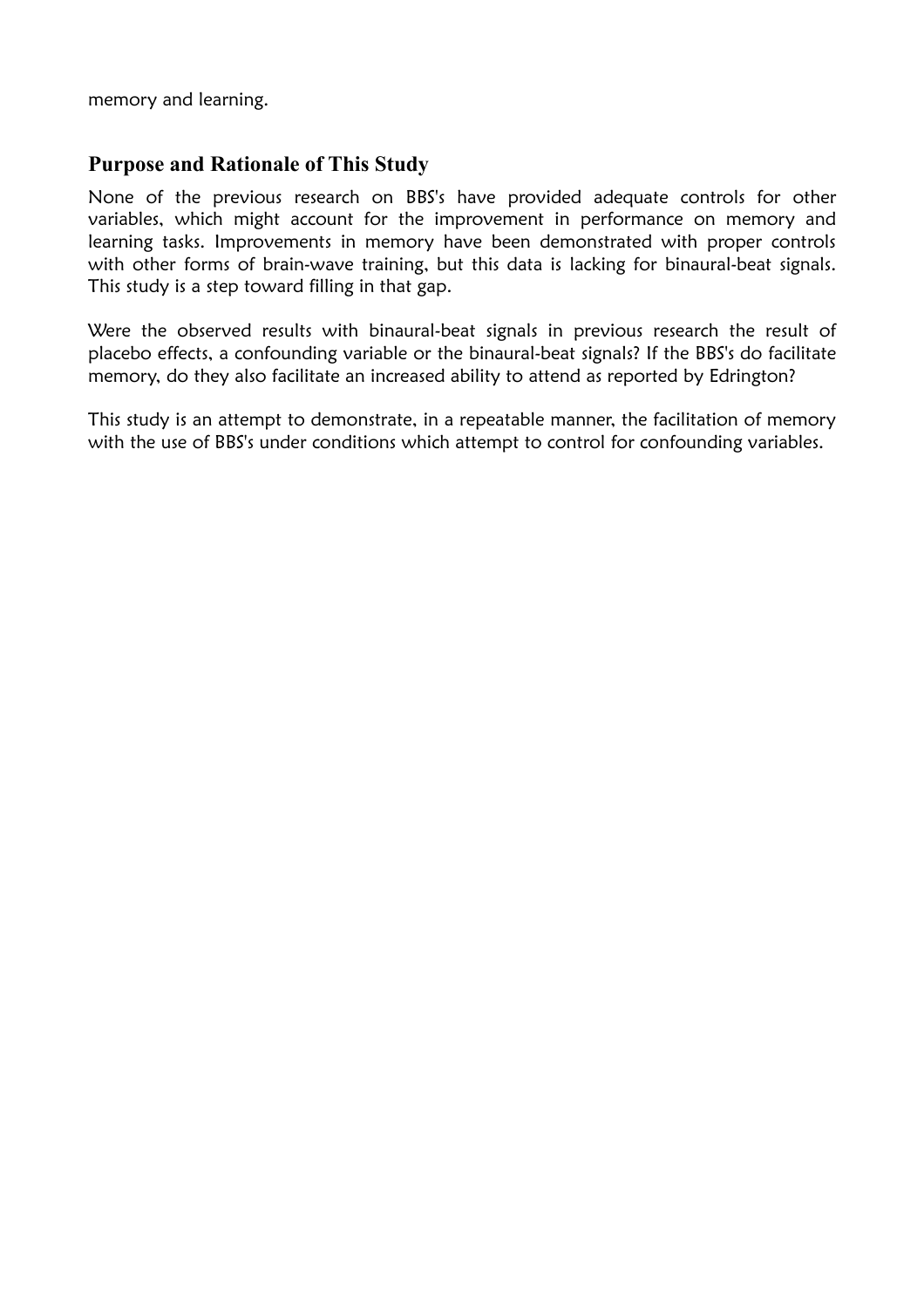# **METHOD**

## **Subjects**

50 undergraduate students at West Georgia College participated in the study. Some, if not most of the students participated for extra credit, or to meet a course requirement. Five graduate students also participated in the study but the results of their tests were discarded to prevent skewing of the results.

## **Design**

A between-groups design, also known as an independent subject design was used in the study. Subjects were randomly assigned with a double-blind methodology to experimental and control groups. A .05 or less significance level was used to determine whether or not to accept the null hypothesis ( $p > .05$ ) or reject it ( $p < = .05$ ) in favor of the research hypothesis.

The experimental group contained 27 subjects who were presented with a music tape bearing binaural-beat audio signals while performing four different learning tasks.

The control group contained 23 subjects who performed the same four learning tasks as the experimental group. The music tape that the control group listened to did not contain the BBSs but was otherwise identical to the tape the experimental group was presented with.

#### **Latin Squares**

In order to counterbalance any effect of practice or fatigue, the order of the four learning tasks was presented on a rotating basis known as "Latin Squares" (Puff, 1982). This was done to insure the even distribution of any carryover effects from one learning task to another.

Subject five was returned to the test order presented for subject one, subject six the same as subject two, ect.. Each group had its own supply of test packets. This was to maintain rotation of the learning tasks within each group to ensure the even distribution across subjects of any carryover effects from one task to another.

## **Apparatus**

### **The Independent Variable**

The Binaural Beat Source used in the study for beta brain- wave training were provided by The Monroe Institute. There were two tapes, an instrumental music tape for the control group, and the same tape with BBS's for the experimental group. The presence or absence of the binaural-beat audio signals was the Independent Variable.

The tapes were presented via headphones and stereo tape player at a low volume. The researcher maintained control over the tape volume to prevent any possible confounding of the results by varied volume levels.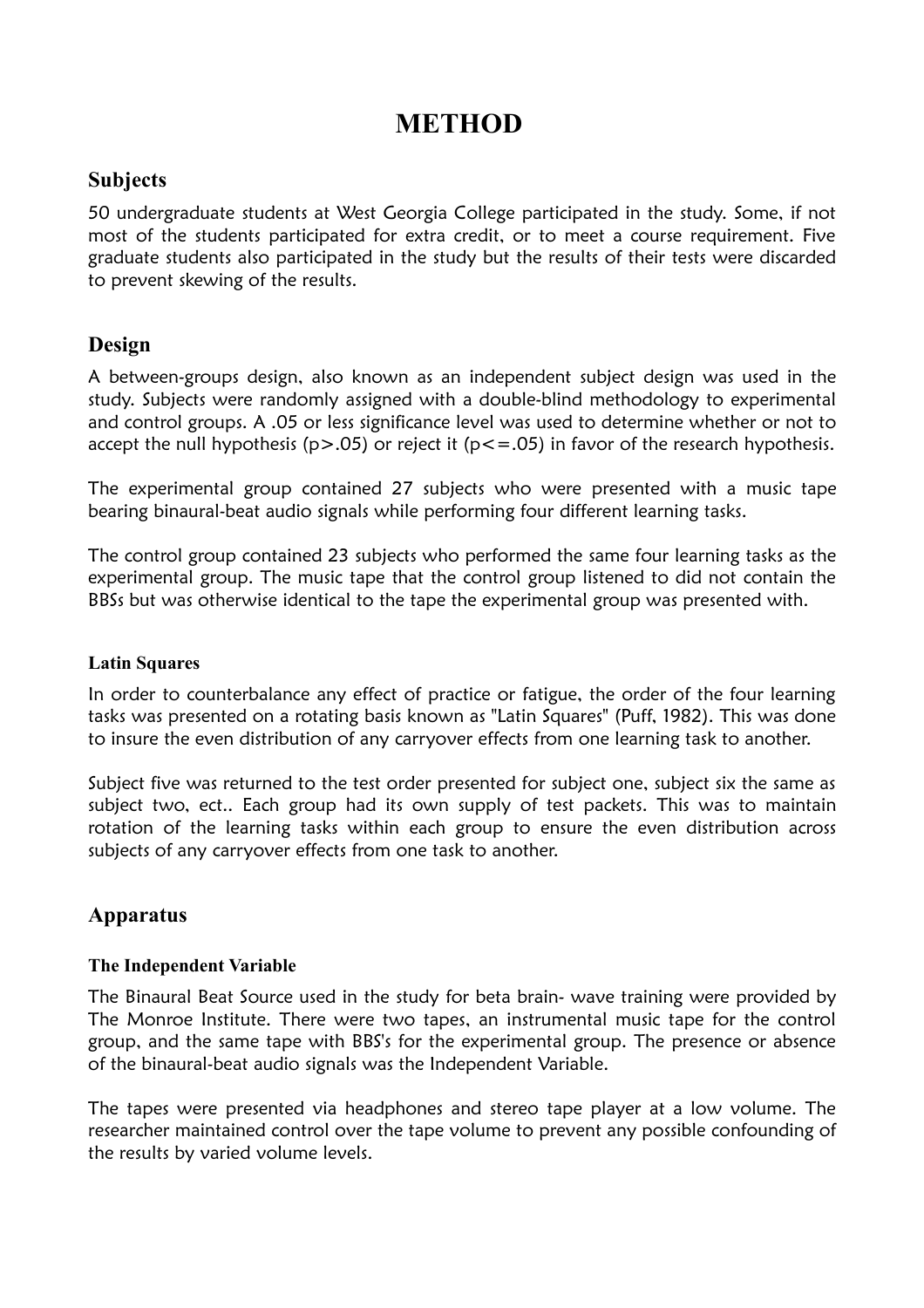#### **The Dependent Variables**

The subjects were presented with four different learning tasks: word list recall (appendix B), German vocabulary list recognition/recall (appendix C), and from the WAIS-R (1981) the Digit Span, and Digit Symbol subtests. There are 25 items on both the word list recall, and the German language vocabulary recognition/recall. The scores on the Digit Span and Digit Symbol subtests were scaled by age in accordance with the procedures given in the WAIS-R manual. These four subtests were the dependent variables in the study.

## **Procedure**

#### **Informed Consent of Research Subjects**

The experimenter presented each subject with a consent form in compliance with the West Georgia Institutional Review Board procedure for research with human subjects. Each subject was instructed to completely read the consent form, including the description of the experiment, before signing and proceeding with their participation in the study.

It was explained to the subjects that the purpose of the experiment was to determine what effect, if any, listening to these tapes at a low volume has on memory tasks. It was explained that the tapes do not contain any subliminal messages, that there will be four separate memory tasks, and that the whole process should take no more than 45 minutes.

The subjects were also informed that if they were interested in the results of the study or their personal scores, those would be available to them after the completion of the study.

Each subject was instructed to ask the experimenter if they had any questions, and if not, to sign the consent form if they were still interested in participating in the study.

#### **Assignment of Subjects and Pre-Test Period**

Each subject was then randomly assigned to the control or experimental group by a coin toss. The tapes were labeled K1 and K2 for experimental and control group respectively. A result of heads resulted in the subject being assigned to K1, and a result of tails in their being assigned to K2. At the time of the collection of the data, neither the experimenter nor subject knew which tape was for the experimental group, and which was for the control group.

Once the subject was assigned to a group, the appropriate tape was placed in the tape player, and the subject was asked to listen to the tape for fifteen minutes. The fifteen minute period of listening to the tape was to allow time for the entrainment of the brain waves of the subjects in the experimental group.

While the subject was listening to the tape their name was placed on a list for their professor if they were participating in the study for extra-credit. They were given a subject number which was placed on the front of their test packet. Each test packet was also marked for the sex of the subject, position in latin square rotation, and group.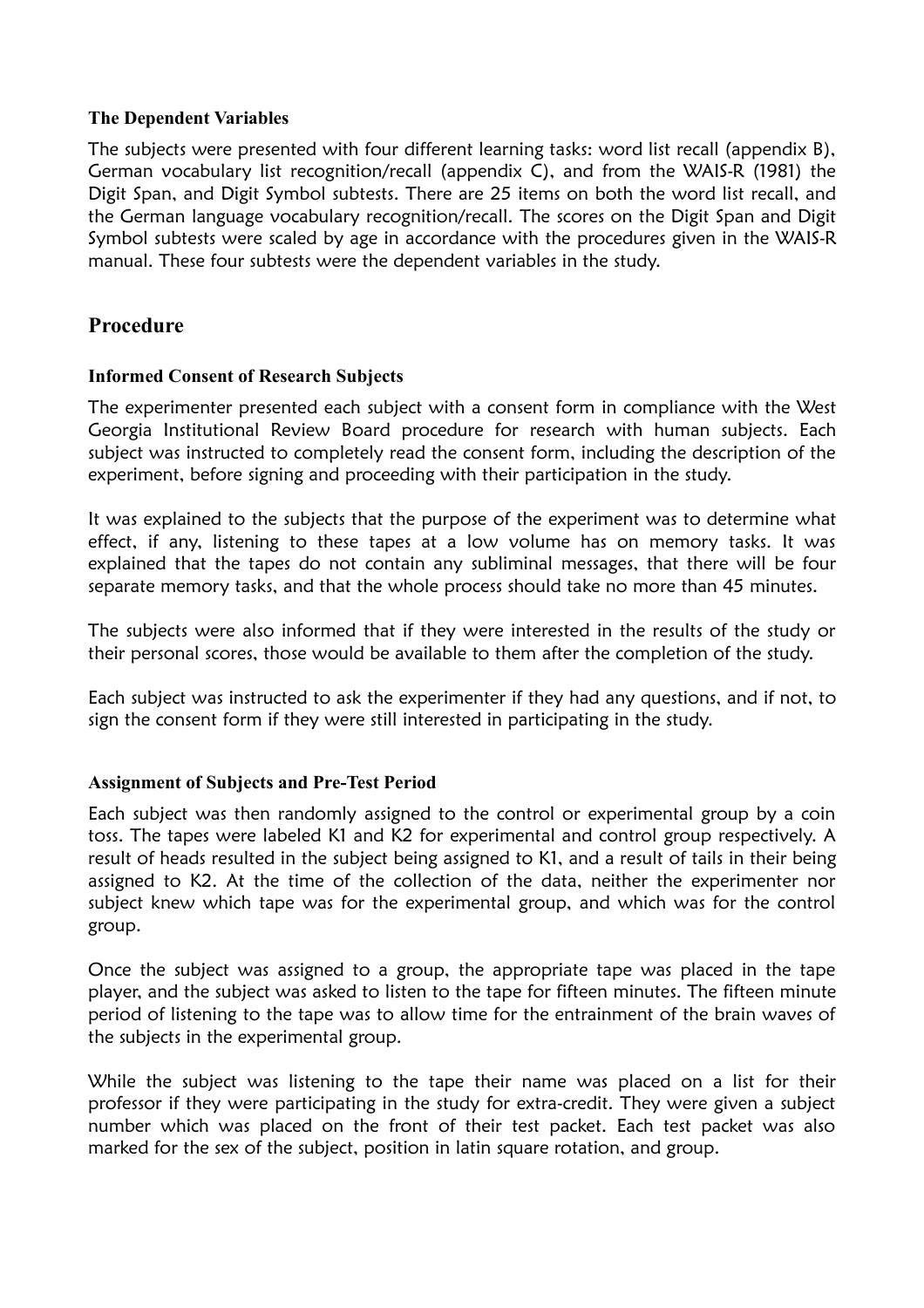#### **Presentation of the Four Tests**

At the end of the fifteen minutes of listening to the tape, each subject was instructed to continue listening to the tape while being presented with each of the four subtests. Each subject was presented with the learning tasks in as uniform a manner as possible.

#### **The Word List Recall Test**

For the word list recall subtest (appendix B), the subject was told, "I would like you to take two minutes and look at the words I am about to give you. When I say "stop" please turn the sheet over. I will provide you with a second sheet of paper on which I would like for you to reproduce as many of the words as you can. After five minutes I will again say "stop," at which time I would like for you to stop working. If you have any questions I can repeat these instructions, would you like for me to do that, or do you want to proceed?"

If needed the researcher repeated the instructions. When the subject indicated their understanding of the directions the researcher stated, "Ok, let's proceed." The researcher then presented the subject with the word list, and timed for three minutes. At the end of three minutes the researcher stated "stop," and replaced the word list with a blank piece of paper. At the end of five minutes the researcher again stated "stop," and collected the recalled list from the subject.

#### **The German Vocabulary Recognition/Recall Test**

For the German vocabulary recognition/recall list (appendix C), the subject was told "I would like you to take three minutes and look at the words and definitions I am about to give you. When I say "stop" please turn the sheet over. I will provide you with a second sheet of paper on which I would like for you to fill as many definitions of the words as you can. After three minutes I will again say "stop," at which time I would like for you to stop working. If you have any questions I can repeat these instructions. Would you like for me to do that, or do you want to proceed?" If requested to do so, the researcher repeated the instructions.

When the subject indicated their understanding of the directions the researcher stated, "Ok, let's proceed." The researcher then presented the subject with the German vocabulary recognition/recall list and timed for three minutes. At the end of three minutes the researcher stated "stop" and placed a list of the words without definitions in front of the subject while retrieving the original word and definition list. At the end of five minutes the researcher again stated "stop," and collected the recalled list from the subject.

#### **The Digit Span and Digit Symbol Tests**

The experimenter presented the Digit Span and Digit Symbol subtests in accordance with standard test administration procedures for the Wechsler Adult Intelligence Scale, as outlined in the WAIS-R manual.

#### **Scoring of Tests**

The Word List Recall and the German vocabulary recognition/recall tests were scored with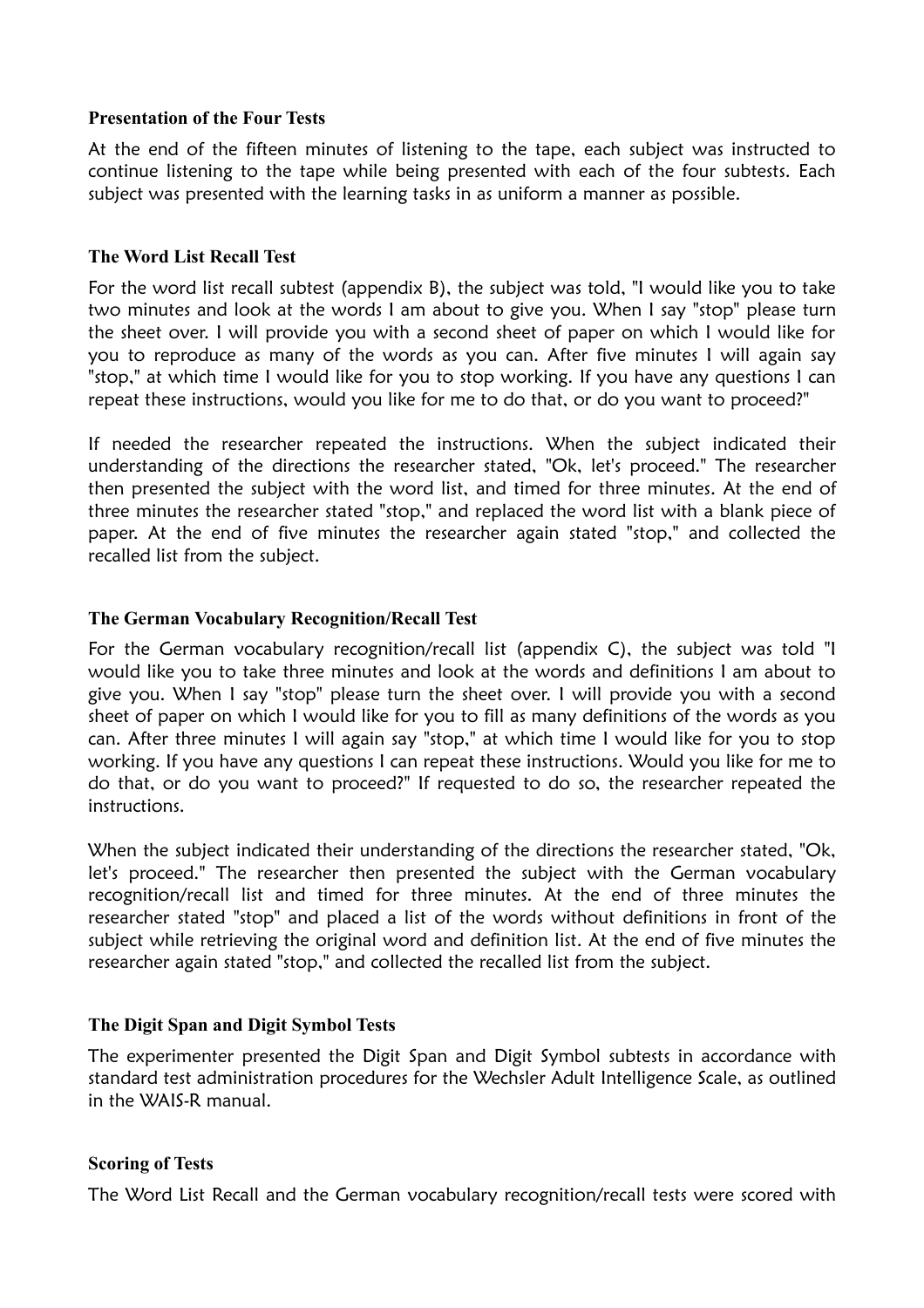one point being assigned for each correct answer. These were 25 item tests yielding a possible score of 0 to 25 points for each subject.

The Digit Symbol and Digit Span subtests of the WAIS-R were scored and scaled before being analyzed, in accordance with the procedures outlined in the WAIS-R manual.

#### **Limitations**

In an attempt eliminate confounding variables a simple posttest-only design was employed. Each subject was seen in a single interview to be assigned to a group, be exposed to one of the two levels of the independent variable, and finally to have the effect of the independent variable measured. While this design maximized the isolation of the independent variable it did not provide the independent variable an opportunity to exert a cumulative effect upon the dependent variable.

This is an important limitation in this study because of the noted cumulative effect of brainwave training. Russell and Carter observed "that the degree of significant improvement in functioning is related to the number of treatment sessions" (Hutchinson, 1994, p. 362). Peniston and Kulkosky also note "Time course analysis of the EEG effects of brain-wave training revealed that increases in alpha and theta rhythms occurred gradually across the 15 treatment sessions" (Peniston, & Kulkosky, 1989 p. 276).

The studies which evaluated student performance over a period of weeks or months have had the benefit of the cumulative effect of brain-wave training. The cumulative effect of the binaural-beat audio signals is a part of the brain-wave training process which was not included in the design of this study and may have a significant impact on the strength of the response as measured by the dependent variable.

This study did not provide for repeated exposures to the dependent variable due to limitations in resources. A logical next step might be to conduct this study again with a longitudinal dimension to observe any increase of performance across repeated sessions, and to observe the effect of binaural audio signals on learning as well as memory.

Placebo and suggestion effects were deliberately filtered out with a double-blind design, in order to gain clarity on what role the layered binaural-beat audio signals play in the positive results obtained with binaural-beat audio signals. Some of the positive results of previous studies may have been the result of just such effects, thus the positive results of this study may not be as profound as in previous research.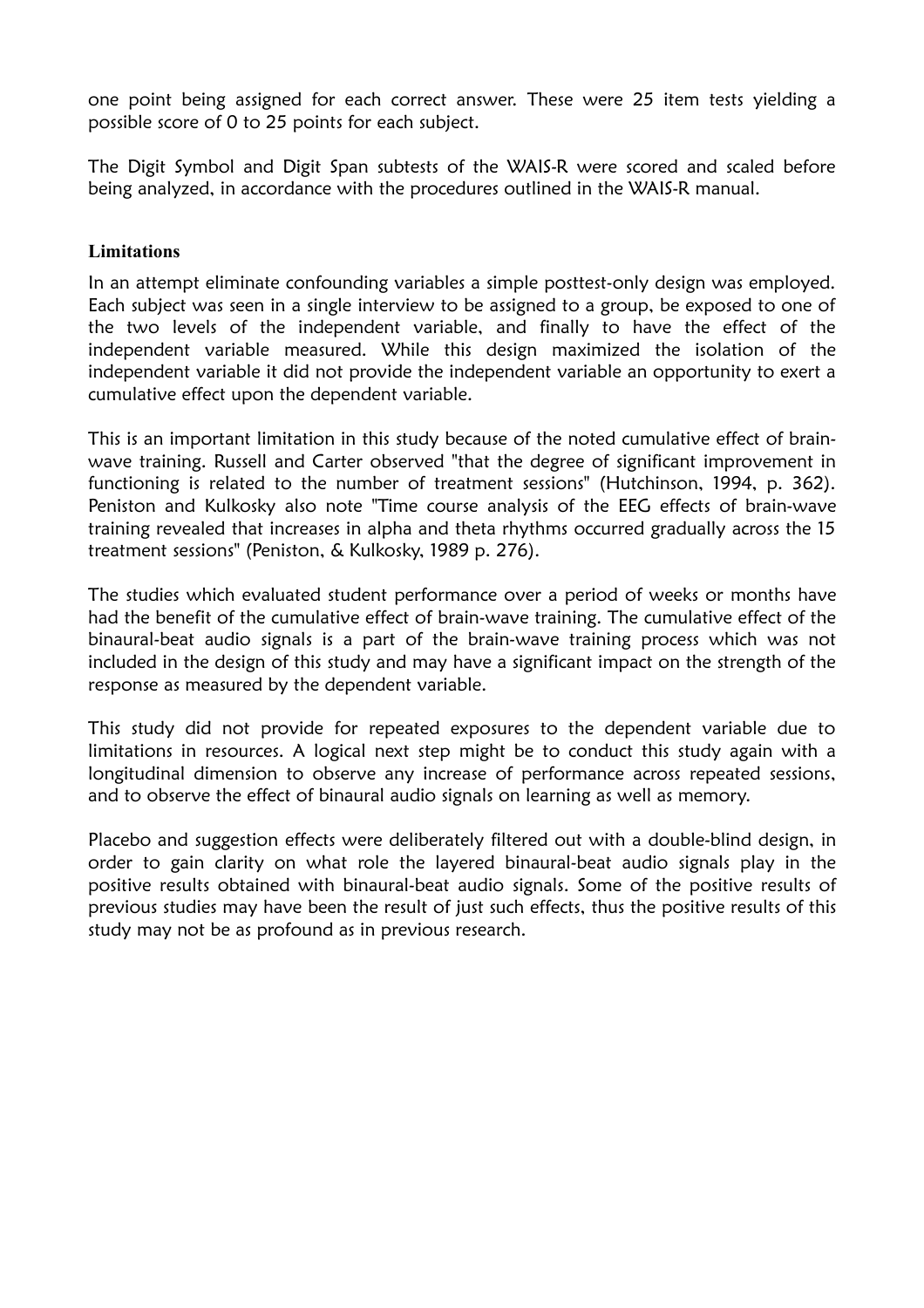## **RESULTS**

There were four hypothesis used in this research, each postulating that in a study controlling for confounding variables the experimental group would display a statistically significant improvement in mean scores over the control group at a .05 or less significance level.

Hypothesis one (H1) postulated a statistically significant higher mean score for the experimental group as measured by a 25 item word list recall test. Hypothesis two (H2) postulated a statistically significant higher mean score for the experimental group as measured by a 25 item word list recall/recognition test. Hypothesis three (H3) postulated a statistically significant higher mean score for the experimental group as measured by the WAIS-R digit symbol subtest. Hypothesis four (H4) postulated a statistically significant higher mean score for the experimental group as measured by the WAIS-R digit span subtest.

In reviewing the data the experimental group does display statistically significant higher mean scores on three of the four dependent measures, allowing for the rejection of the null hypothesis for H1, H3, and H4. The obtained data does not allow for the rejection of the null hypothesis with H2. Figures one through four display the mean scores with histograms and significance level.

## **Word List Free Recall Results**

On the Word List Recall subtest, the control group displayed a mean score of 14 correct responses, and the experimental group displayed a mean score of 15.93 correct responses out of a possible 25. When evaluated with a t-test for the statistical significance of the result, the value of t(2.5) is found to fall between a probability of .02 and .01 (df=48). Since this is less than the minimum significance level of .05, the result is considered statistically significant.

## **Word List Recognition Results**

On the Word List Recognition subtest, the control group had a mean score of 12.61 correct responses, and the experimental group had a mean score of 15.04 correct responses out of a possible 25. When evaluated with a t-test for the statistical significance of the result, the value of t(1.76) is found to fall between a probability of .10 and .05 (df=48). Since this is greater than the minimum significance level of .05 the result is not considered statistically significant.

## **Digit Symbol Results**

The scaled Digit Symbol subtest displayed a mean score of 9.46 for the control group, and a mean score of 11.44 for the experimental group. When evaluated with a t-test for the statistical significance of the result, the value of t(2.83) was found to be greater than the critical value for a probability of .01 (df=48). Since this is less than the minimum significance level of .05, the result is considered statistically significant.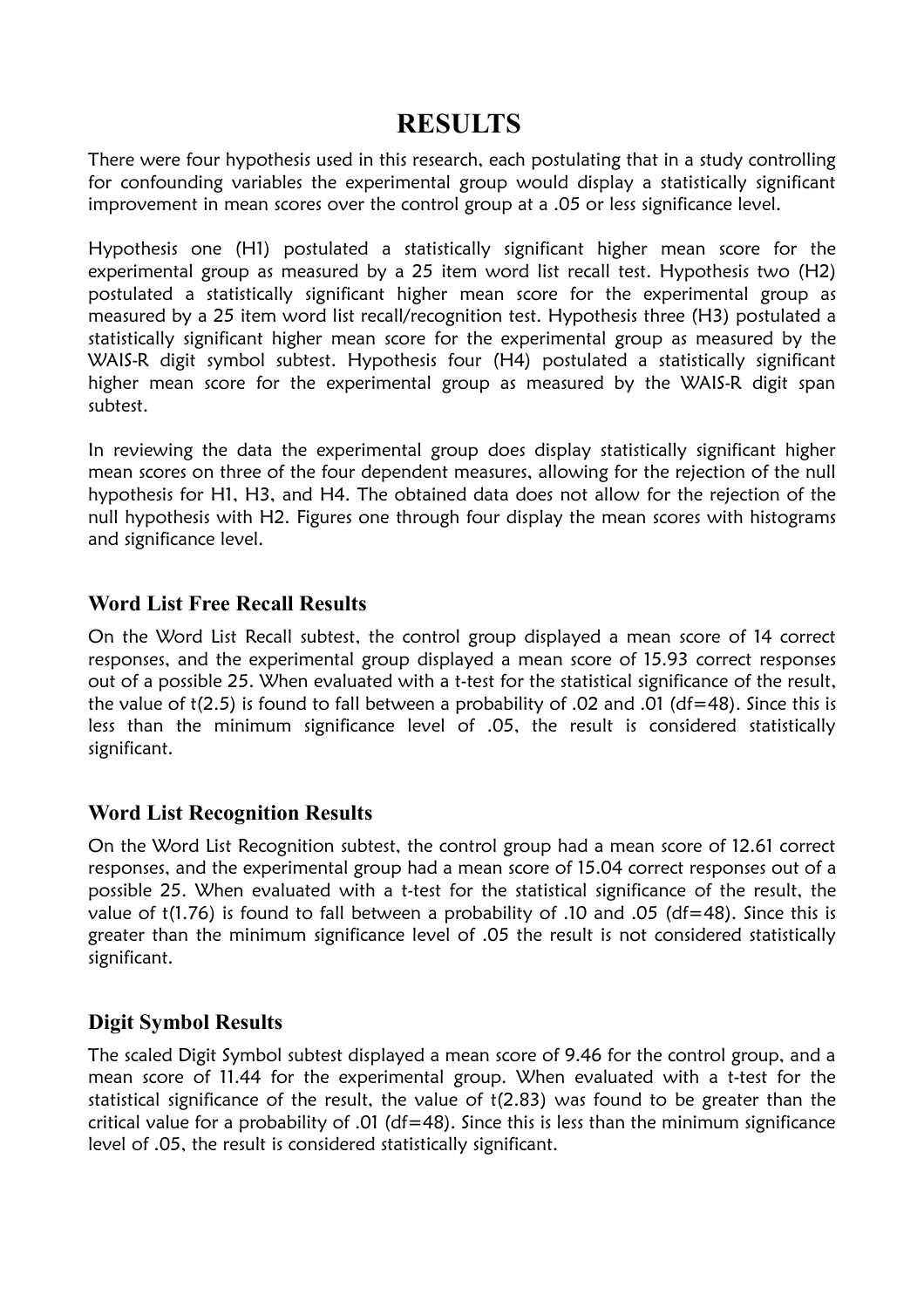## **Digit Span Results**

The scaled Digit Span subtest displayed a mean score of 7.69 for the control group and 9.85 for the experimental group. When evaluated with a t-test for the statistical significance of the result, the value of t(2.4) was found to fall between a probability of .02 and . 01(df=48). Since this is less than the minimum significance level of .05, the result is considered statistically significant.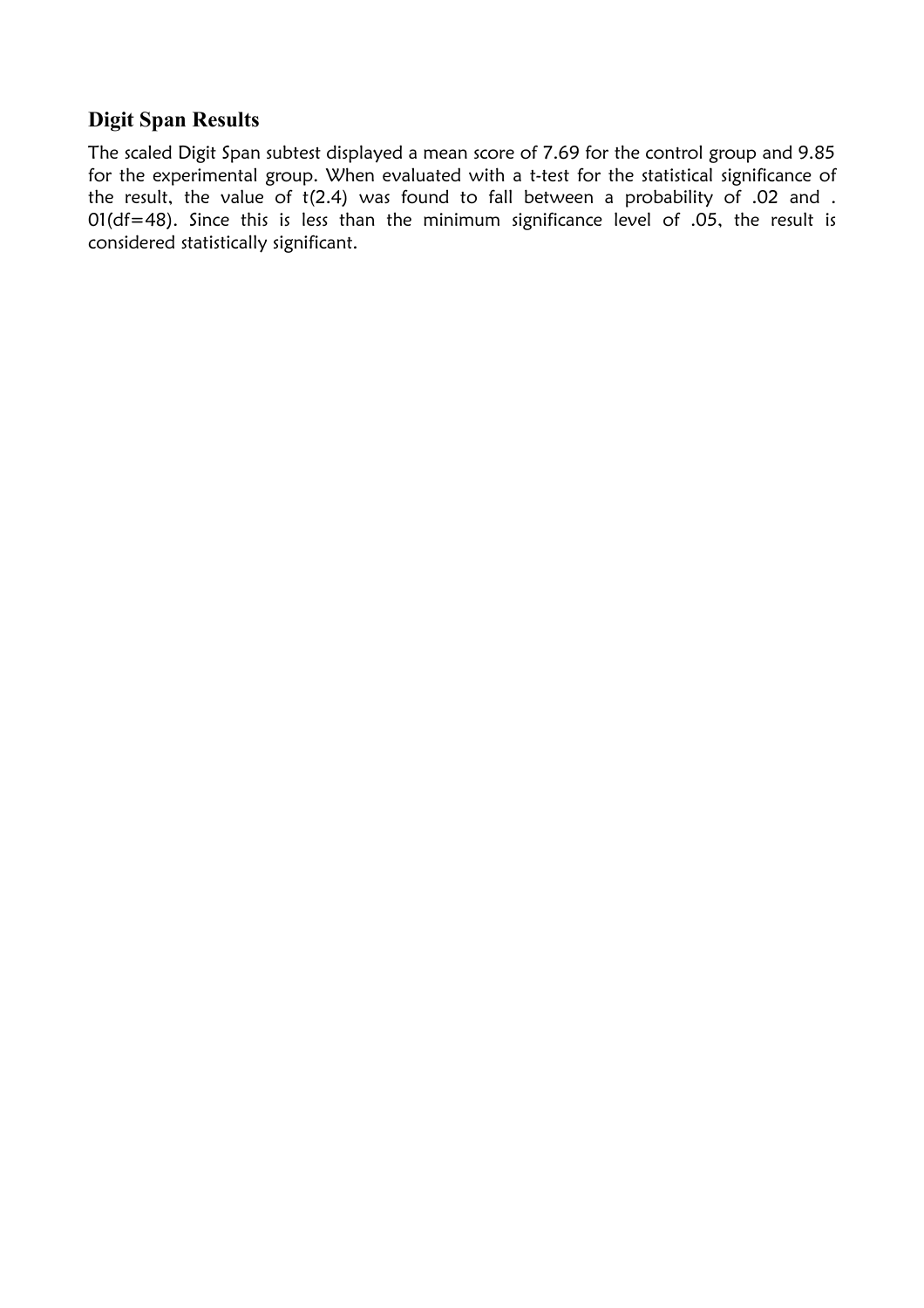## **DISCUSSION**

For H1 the Word List Recall test, H3 the Digit Symbol test, and H4 the Digit Span tests, the data does permit the rejection of the null hypothesis in favor of the research hypothesis. For H2 the Word List Recognition test, the data does not allow for the rejection of the null hypothesis.

The data does support binaural-beat audio signals facilitating memory as measured by the word list recall test. The results of the digit span and digit symbol tests support the reports of Edrington, who found a decrease in student hyperactivity and an increased ability to pay attention in class while using BBS's.

It is reasonable to infer, given the current data, that beta-frequency BBS's are helpful for those individuals seeking help in free recall memory, attention and completion of routine tasks.

## **The Four Dependent Variables**

The Word List Recall is a simple free recall test, and thus was considered by the experimenter to be the core dependent variable for examining any facilitation of memory with binaural-beat audio signals. The facilitation of memory as measured by higher mean scores on this test in the experimental group demonstrate that binaural-beat audio signal beta brain-wave training did facilitate memory.

The German vocabulary recognition list is more of a combined free recall and cued recall task and was also expected to be facilitated by the beta-frequency BBS's. Surprisingly the results for this subtest did not show a statistically significant increase in memory as the other three subtests did.

Since a Latin Squares rotation of the tests was used, this data is not the result of the order of presentation.

The results may mean that the associative memory mechanisms behind remembering the meanings for a novel set of words were not reinforced as strongly as the mechanisms behind the pure recall of a word list.

These results are not expected to be a reflection of previous knowledge of German by some of the subjects. All subjects stated that they did not know German, and the words used were not similar in sound to the English equivalent.

Given that previous work in the comparable task of second language acquisition has reported success with BBS improving performance (Pawelek, & Larson, 1985), the lack of statistically significant mean scores may be an artifact of the single session limitations of this study. As noted in the limitations section, brain-wave training has been shown to increase in effectiveness with repeated sessions.

It would be interesting to see if the data from administering a foreign language vocabulary test would have statistically significant outcomes in a longitudinal study, which would provide for a repeated exposures to beta-frequency BBS brain-wave training.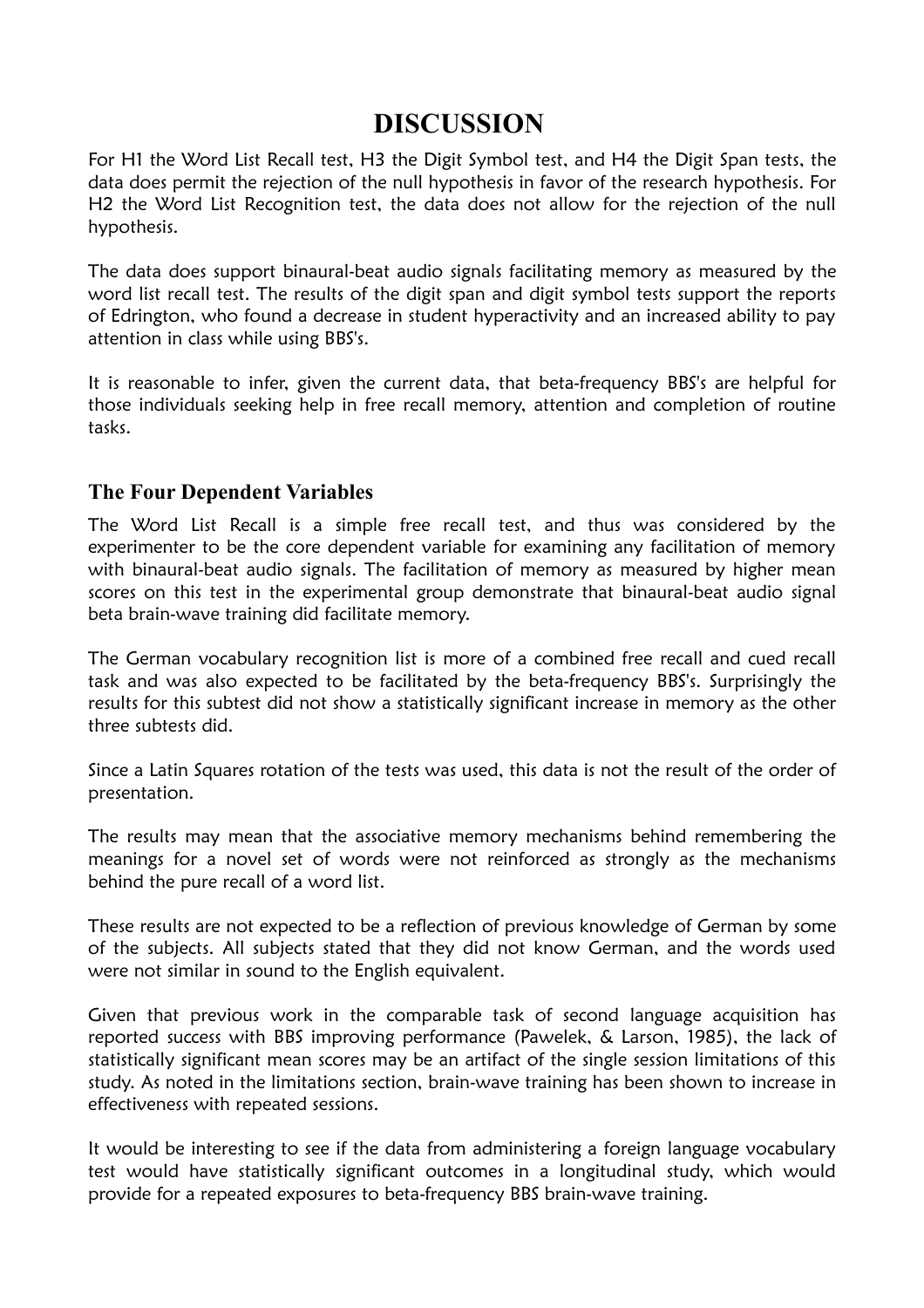The Digit Span subtest is not only an indication of an ability to recall and repeat back a series of rote numerical digits, but also of an individuals ability to attend. The increase in Digit Span should be of interest for assisting those populations, such as ADHD, with an impaired ability to maintain their attention on rote memory tasks.

This data supports the anecdotal reports of teachers and other professionals who have reported an increased ability to attend (or a decrease in student distractibility) among their students when using binaural-beat audio signals (Edrington, 1985). The binaural-beat audio signals should, as reported by Edrington, reported, be of use in the classroom to increase the students' ability to attend to the lesson and instructor at hand.

The Digit Symbol test is timed, and the more the subject must look up the meaning of a symbol, the less time he has for filling out the meanings. Heightened memory should facilitate higher scores on this test due to less time spent going back to the list of symbols and their numerical equivalents.

However, the Digit Symbol subtest is not characterized in psychological assessment as a memory test, but as a performance subtest, measuring the subject's ability to persevere at routine tasks.

The increase in performance of the experimental group over the control group at this task may be significant in its implications for assisting those populations who have academic difficulty due to an impaired ability to persevere at routine motor tasks, such as an ADHD child.

### **Relation of Obtained Results with Previous Research**

The results support the ability of BBS's to function as an effective stand alone form of brainwave training. The research does provide support for the observations of teachers who have reported increased grades and fewer behavioral problems with their students while utilizing binaural-beat audio in the classroom.

The data is able to support the conclusions of previous research that binaural-beat audio signals increase a subject's ability to perform free recall tasks, attend (reduced student distractibility) and persevere at routine tasks (as measured by the Digit Span and Digit Symbol subtests); three important dimensions for success in the classroom.

The beta-frequency BBS brain-wave training did have a positive impact on dimensions of mental performance known to be impaired in ADHD. This opens the possibility that beta frequency BBS's may yield comparable results to the beta frequency brain-wave training conducted with EEG biofeedback and light and sound machines.

The results for the German vocabulary recognition/recall list are not able to support the data on a similar task as reported by Pawelek and Larson in the BBS facilitation of second language acquisition. This may be an artifact of the number of brain-wave training sessions used. It would be interesting to see if the data from administering a foreign language vocabulary test would have statistically significant outcomes in a longitudinal study.

A secondary question of the study was the effect of beta frequency BBS on attention. Could BBS's be used to help ADHD populations? Striking research exists with other forms of brain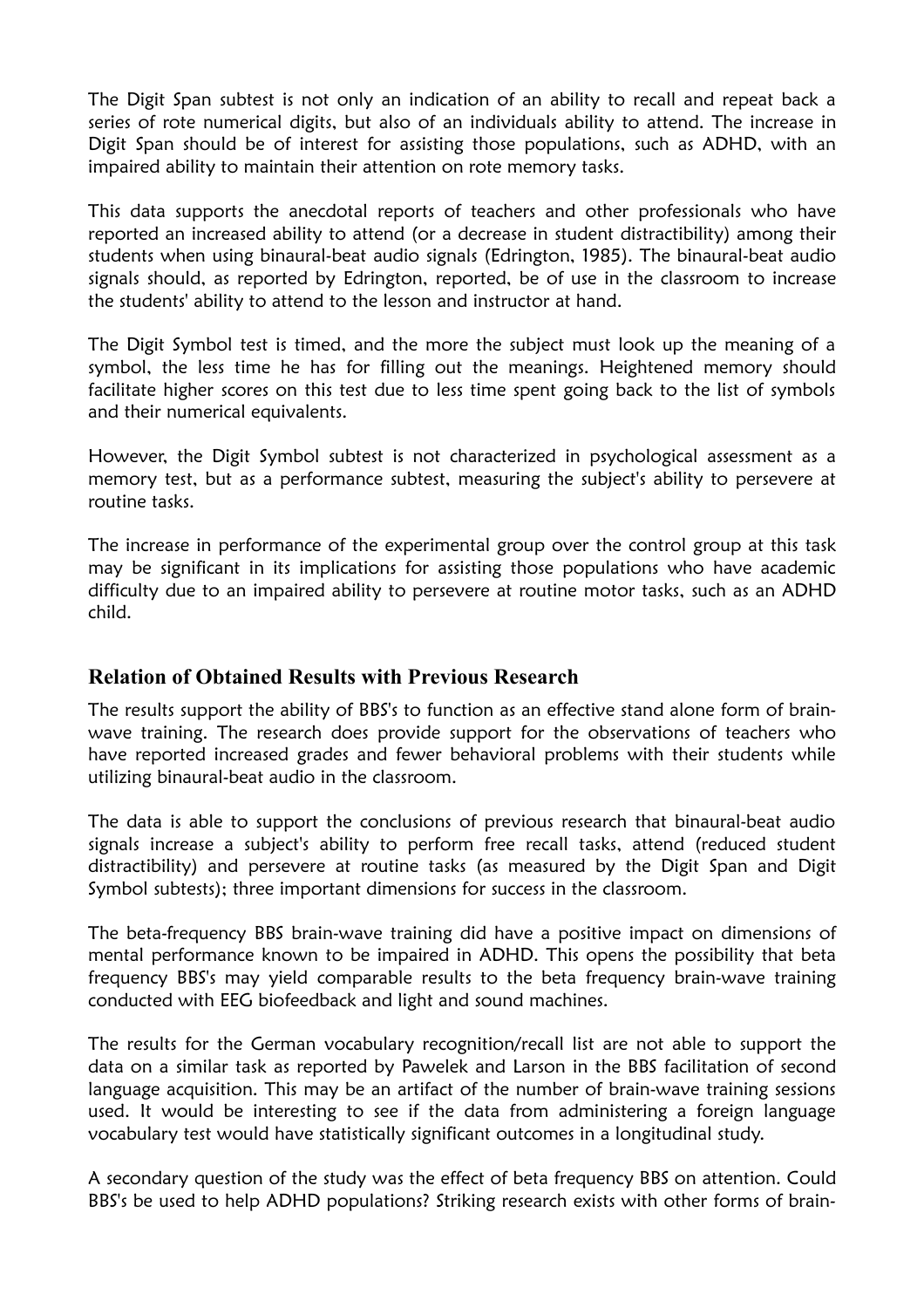wave training (Othmer, Russell, & Carter) facilitating improved performance in ADHD populations. While this study was not designed to answer the question of how effective beta frequency BBS's could be with ADHD subjects, its design was organized to look at one element of ADHD; attention.

In order to gain clarity on the relevance of binaural-beat brain-wave training for use with ADHD populations, the digit span and digit symbol subtests of the WAIS-R were administered. The two WAIS-R subtests were included in the study in order to determine if binaural-beat audio signals could facilitate the ability to attend and persevere at routine motor tasks. Statistically significant results on the free recall word list test, digit span, and digit symbol tests, provide support for the conclusion that beta-frequency BBS's do facilitate improved attention. By inference the BBS form of brain-wave training should be helpful to ADHD subjects. Based upon the success of biofeedback brain- wave training, non-empirical BBS research and this study, further research seems warranted in applied empirical follow-up studies on the facilitation of memory with beta-frequency BBS's among both mainstream and ADHD populations.

### **Recommendations**

It would be rewarding to pursue the effect of binaural-beat audio signals into broader applications. Of particular interest would be the use of binaural-beat audio signals to help ADHD and unimpaired students function at a higher level in mainstream classes.

Another study seems to be in order to properly address the question of whether or not the BBS's can facilitate learning as well as memory. The differentiation being that learning refers to "enduring effects of prior experience" (Domjan, & Burkhard, 1982, p. 309) and memory may be a short lived effect of prior experience. An empirical longitudinal investigation of BBS brain-wave training on learning would clarify the applicability of the BBS brain-wave training technology toward learning in normal and ADHD populations.

Due to the unexpected lack of significant results with the German vocabulary recognition/recall list, a longitudinal study with foreign language vocabulary recognition/recall lists would be of interest. Such a study could determine if this is a task not facilitated by beta frequency BBS brain-wave training, or if it is facilitated only with repeated brain-wave sessions.

Finally it would be of interest to investigate alpha-theta BBS brain-wave training in the treatment of alcoholism and drug abuse. If the results of such a study find comparable benefits to the Peniston protocol, then the social and educational impact would be wide ranging. Access to an effective intervention may be opened up to the alcoholic or addict student. A student may be able to simply go to the school counselor's office to receive effective, lasting treatment for an acute social and educational impairment.

### **Conclusions**

Having found binaural-beat audio signals to be an effective method of facilitating memory on three of the four dependent variables in this study, it may be inferred that they are a viable form of brain-wave training and could provide a portable inexpensive method of assisting students and other individuals in memory tasks. This suggests that the observed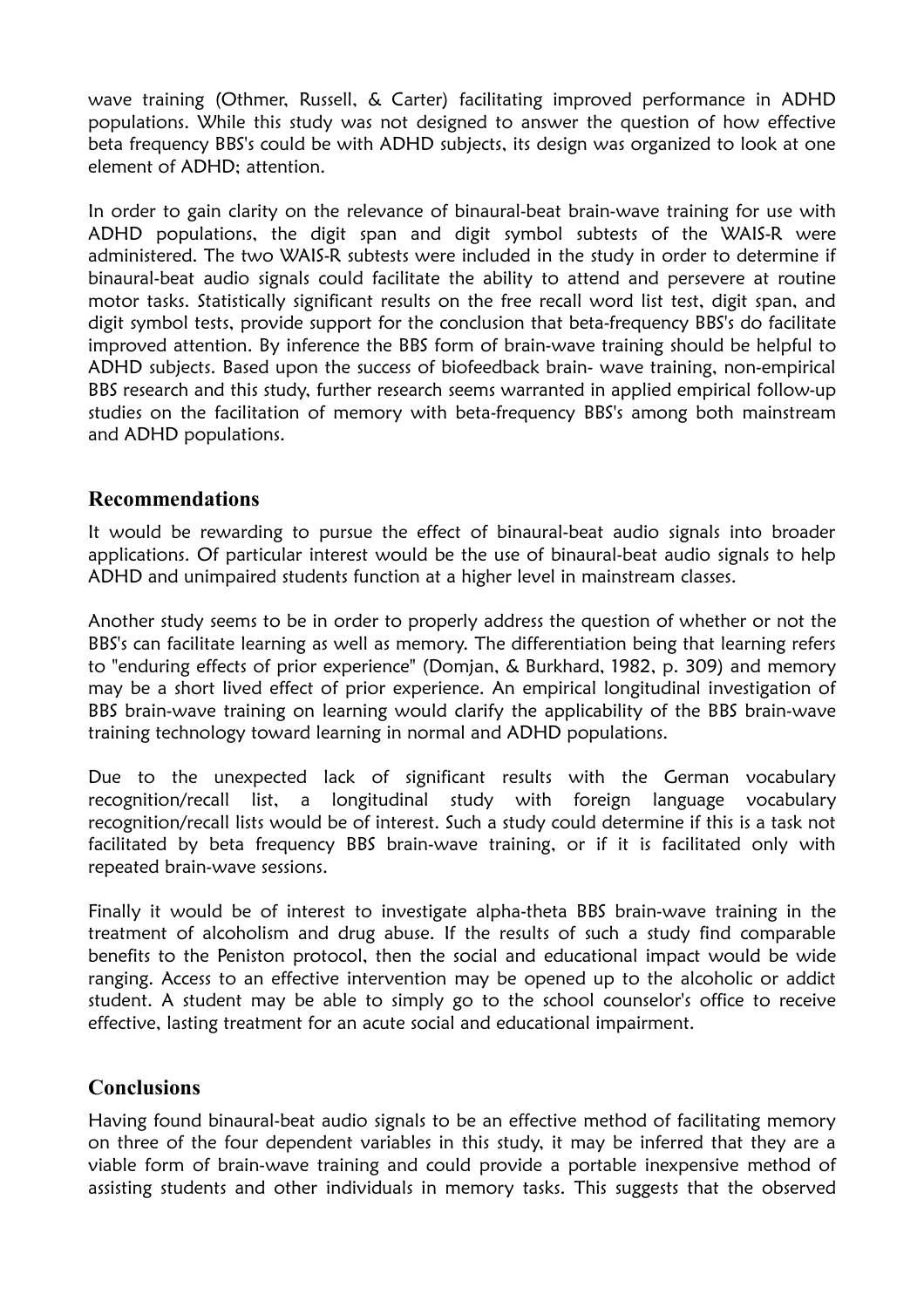results with binaural-beat signals in previous research were the result of the binaural-beat signals and not the result of placebo effects or a confounding variable.

Binaural-beat audio signal brain-wave training could provide a cost effective non- drug alternative to those individuals and educational systems seeking to augment standard techniques. Not only special populations, but mainstream education could benefit from making widely available a form of brain-wave training which makes the learning environment more enjoyable and productive.

It is hoped that this research demonstrated binaural-beat audio signal brain-wave training as a viable alternative to other more expensive and cumbersome methods of brain-wave training. Furthermore, it is hoped that this project will have layed part of the groundwork for more conclusive applied studies with binaural-beat brain-wave training in a variety of student populations and educational environments. Continuing applied research in brainwave training holds promise to have a profound positive impact on the learning disabled, special education classes and the educational system in general.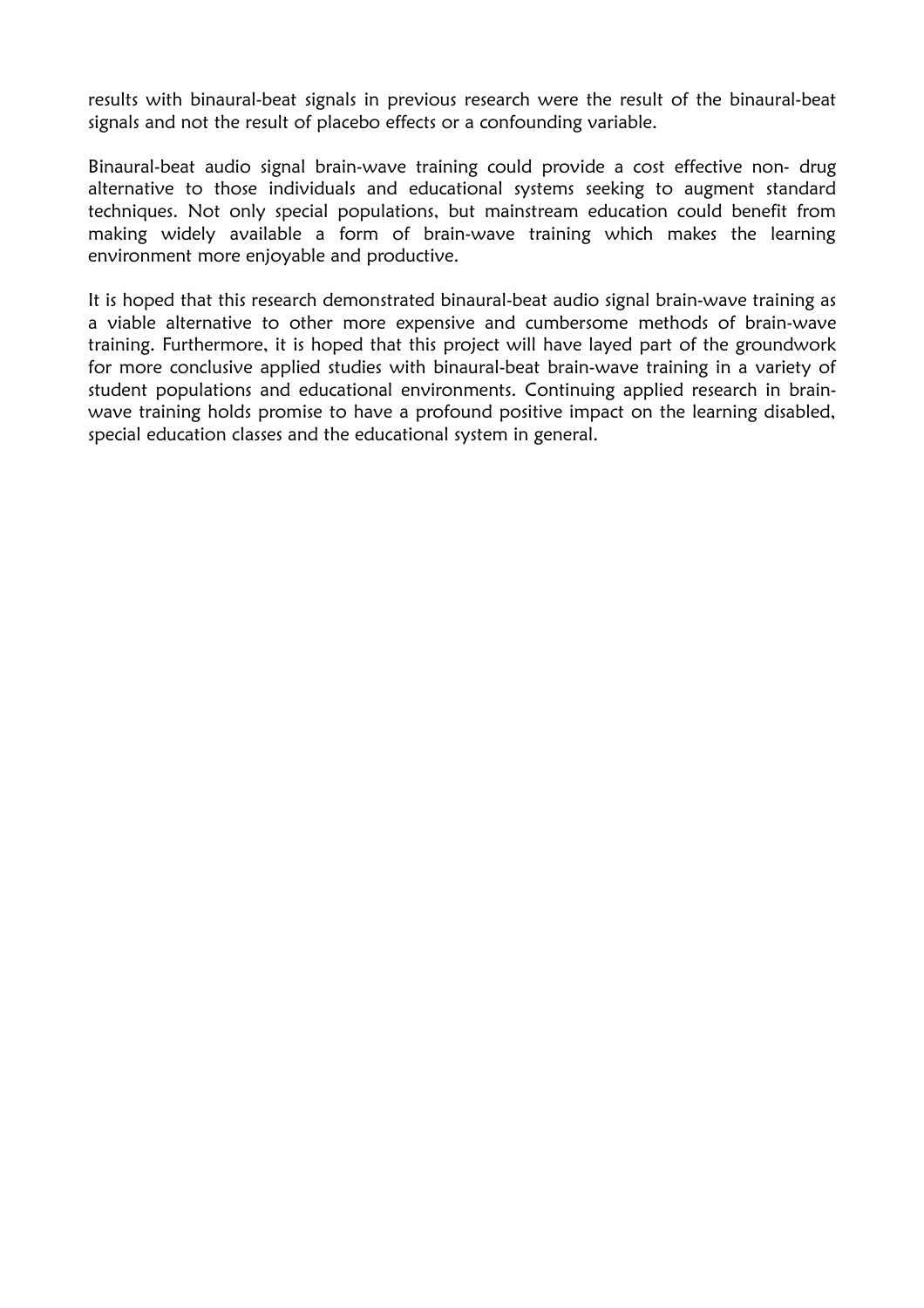## **REFERENCES**

The following materials were consulted for sample, content, and form.

Aiken, L.R., (1988). Psychological Testing and Assessment. Allyn and Bacon, INC.: Newton MA.

Carroll, G.D. (1986). Brain Hemisphere Synchronization and Musical Learning. University of North Carolina at Greensboro. (Available through The Monroe Institute, Rt. 1, Box 175, Faber, VA 22938)

Cozby, P.C. (1989). Methods in Behavioral Research. Mayfield Publishing Company: Mountain View CA.

Domjan, M., & Burkhard, B., (1982). The Principles of Learning and Behavior. Brooks/Cole Publishing Company: Monterey, CA.

Edrington, D. (1983, January). Hypermnesia experiment. Breakthrough. (Available from The Monroe Institute, Rt. 1, Box 175, Faber, VA 22938)

Edrington, D. (1985). A Palliative for Wandering Attention. Tacoma, WA. (Available from The Monroe Institute, Rt. 1, Box 175, Faber, VA 22938)

Edrington, D. (1985). Binaurally Phased Sound in the Classroom. Tacoma WA. (Available from The Monroe Institute, Rt. 1, Box 175, Faber, VA 22938)

Edrington, D., & Allen, C. (1985). 1984-1985 EEG Experiments with Binaurally Phased Audio Stimuli. Tacoma, WA. (Available from The Monroe Institute, Rt. 1, Box 175, Faber, VA 22938)

Hutchison, M. (1994). Mega Brain Power. New York: Hyperion.

Kramer, P.D., (1993). Listening to Prozac: A Psychiatrist Explores Antidepressant Drugs and the Remaking of the Self. New York: Viking.

Ochs, L., (1993). Electroencephalographic Disentrainment Feedback (EDF). Concord, CA. (Electronically published manuscript available from author: Len Ochs, Ph.D., 3490 Silver Spur Court, Concord CA. 94518, or by email at 72040.3433@compuserve.com.)

Ostrander, S., & Schroeder, L. Supermemory: The Revolution. New York: Carroll & Graf Publishers, Inc.

Owens, J.D. (1984). Some reports from teachers using Hemi-Sync. Unpublished manuscript, Tacoma Community College, Tacoma WA.

Pawelek, Y., & Larson, J. (1985). Hemispheric Synchronization and Second Language Acquisition. US Army Educational Services Division, Fort Lewis, WA.

Peele, S. (1989). Diseasing of America Addiction Treatment Out of Control. Boston: